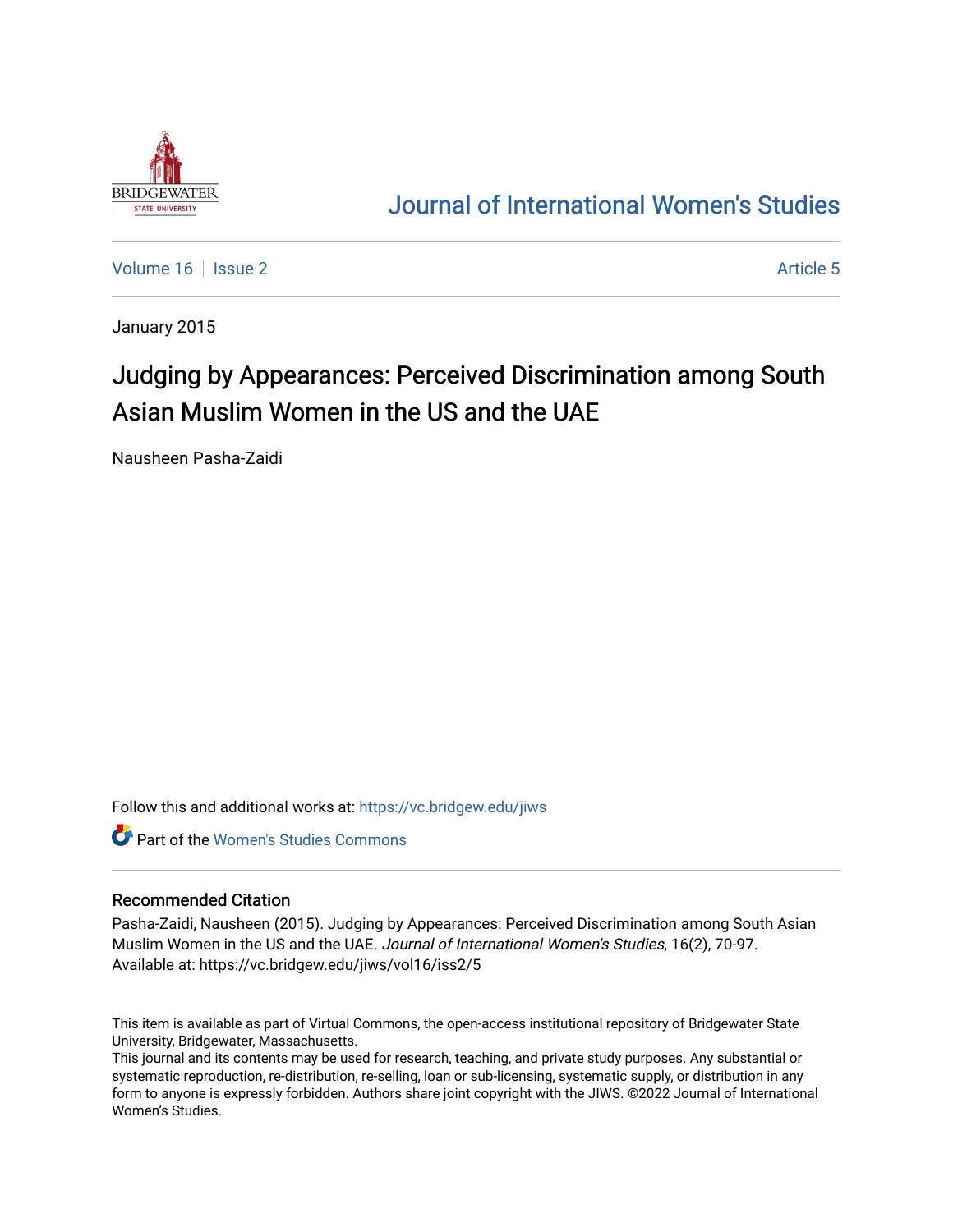Pasha-Zaidi: Perceived Discrimination among South Asian Muslim Women

This journal and its contents may be used for research, teaching and private study purposes. Any substantial or systematic reproduction, re-distribution, re-selling, loan or sub-licensing, systematic supply or distribution in any form to anyone is expressly forbidden. ©2015 Journal of International Women's Studies.

## **Judging by Appearances: Perceived Discrimination among South Asian Muslim Women in the US and the UAE**

By Nausheen Pasha-Zaidi<sup>1</sup>

## **Abstract**

The current study addresses perceived discrimination among South Asian Muslim women living in the United States (US) and the United Arab Emirates (UAE). US participants reported greater perceptions of discrimination than UAE participants. In both countries, perceived discrimination mainly took the form of subtle nuances rather than direct harassment. Although participants reported the greatest intensity of perceived discrimination at work, hijabis (women who wear the Islamic headscarf) felt this more than non-hijabis. Conversely, non-hijabis felt greater intensity of discrimination in social spaces within Muslim contexts than hijabis. Despite feeling most comfortable socializing with either Muslims or South Asians, participants felt that, aside from strangers, their greatest sources of perceived discrimination also came from within their religious or cultural groups. Discussion of perceived discrimination touches upon the social aspects of being a South Asian Muslim in a Western secular context and a globalized Islamic one.

*Key Words:* Perceived Discrimination, Muslim Women, Hijab, Islamic Headscarf

#### **Introduction**

 $\overline{\phantom{a}}$ 

Discrimination occurs when members of a socially defined group are treated differently or excluded from activities because of their group membership. Allport (1954) described a range of discriminatory practices, from antilocution, avoidance, and rejection to physical harassment and even genocide. Discrimination may be intentional or unintentional, personal or institutional; however, the perception of discrimination varies depending on the observer. Individuals who are a part of stigmatized group may utilize strategies, such as anticipating and preparing for discrimination, to lessen the sting of social disadvantage (Major, Keiser, O'Brian and McCoy, 2007).

Within the South Asian and Muslim communities in the United States, reports of discrimination increased as a result of 9/11. The Equal Employment Opportunity Commission (EEOC) received almost 500 complaints of religious discrimination from September 11, 2001 to May 7, 2002, many of which were related to the Islamic headscarf (Moore, 2007). Over 700 incidents of violence occurred against Arabs or Muslims or those perceived to be Arab or Muslim in the first nine weeks following 9/11. Between September 11, 2001 and October 11, 2002, over 80 Muslims or Arab Americans were illegally removed from airplanes (Ibish, 2003 as cited in Awad, 2010). Additionally, a 2003 survey evaluating anti-Arab, anti-Muslim and anti-South Asian sentiment conducted by the New York City Commission on Human Rights found

1

<sup>&</sup>lt;sup>1</sup> Dr. Nausheen Pasha-Zaidi is an Assistant Professor of General Studies at the Petroleum Institute in Abu Dhabi. Her research interests address the psychology of international populations with an emphasis on Muslim communities.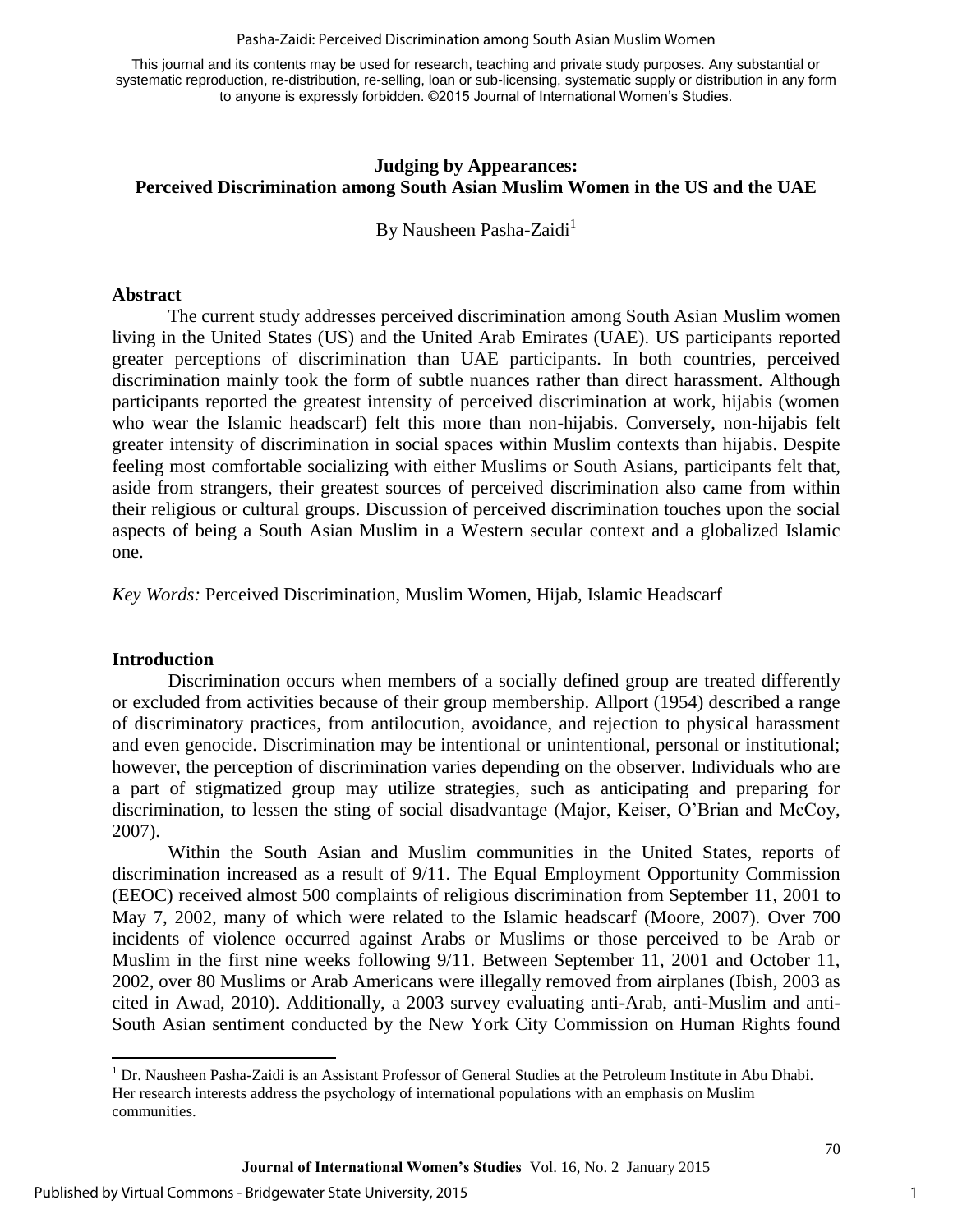that 69 percent of respondents reported incidents of perceived discrimination, including workplace discrimination, ethnic and religious insults, and physical harassment. Survey respondents were 47% Arab, 39% South Asian, and 81% Muslim. Complaints of religious discrimination are often centered on the use of Islamic attire (or ethnic attire that is presumed to be Islamic) in Western public spaces where public and private identities become key players in the debate between secularism and religious practice (Gole, 2003; Ruby, 2006; Droogsma, 2007). According to a recent study (Al Atom, 2014), Islamophobic attitudes in Western countries are actually on the rise, and the most common reason for inciting these attitudes is centered on factors such as Islamic dress that visually distinguishes Muslims from non-Muslims.

The current study explores the perceptions of discrimination among South Asian Muslim women in the United States (US) and the United Arab Emirates (UAE) with an emphasis on the influence of hijab (the Islamic headscarf) on perceived discrimination. Globalization is encouraging a more holistic and differentiated view of social and psychological constructs (Pasha-Zaidi & Lutz, 2012) such as perceived discrimination. From an international psychology perspective, individuals representing culturally similar backgrounds living in mainstream contexts that do not necessarily reflect those cultural elements can provide a unique voice on the applicability and transferability of many Western paradigms that continue to permeate psychological research. The current study, therefore, sought to identify some of the areas where South Asian Muslim women may perceive discrimination.

As hijab was the central aspect of the study, the US and the UAE were chosen as mainstream contexts due to their positioning as Muslim minority and Muslim majority states. Although aspects related to the practice of hijab, such as modest conduct and respectful interaction between males and females is obligatory for both Muslim men and Muslim women, the onus for maintaining these norms is generally placed on the shoulders of Muslim women. The wearing of the headscarf is encouraged within the Muslim community not only as a reminder to limit interaction between the sexes in the public sphere, but as a religious obligation, a cultural representation to differentiate Muslim values from Western ones, and often as a political symbol to defy Western imperialistic notions of the ideal woman (Ruby, 2006; Read & Bartowski, 2000). As the wearing of hijab opens up social networks for Muslim women who abide by the practice (Read and Bartowski, 2000) it is important to ascertain how the headscarf influences social interactions among women within Muslim communities and in larger cultural contexts. Thus, the current study asked participants to discuss the sources of their perceived discrimination as well as the frequency and intensity of that discrimination.

As subtle and overt forms of discrimination continue to plague stigmatized groups and individuals in different parts of the world, perceived discrimination is an important subject to explore. The impact of perceived discrimination on both mental and physical health has been widely studied. In a meta-analysis of 134 studies, Pascoe and Richman (2009) found that perceived discrimination has a negative impact on healthy behaviors and results in increased stress responses, leading to a variety of illnesses, including depression, obesity, and heart disease. In a study of Asian immigrants in Canada, Noh, Kaspar, and Wickrama (2007) noted that both overt and subtle discrimination have a negative effect on mental health. The experience of depressive symptoms through subtle discrimination was facilitated by feelings of shame, powerlessness, exclusion and humiliation. Overt discrimination, on the other hand, had little impact on depressive symptoms, although blatant forms of discrimination did result in reduced positive affect.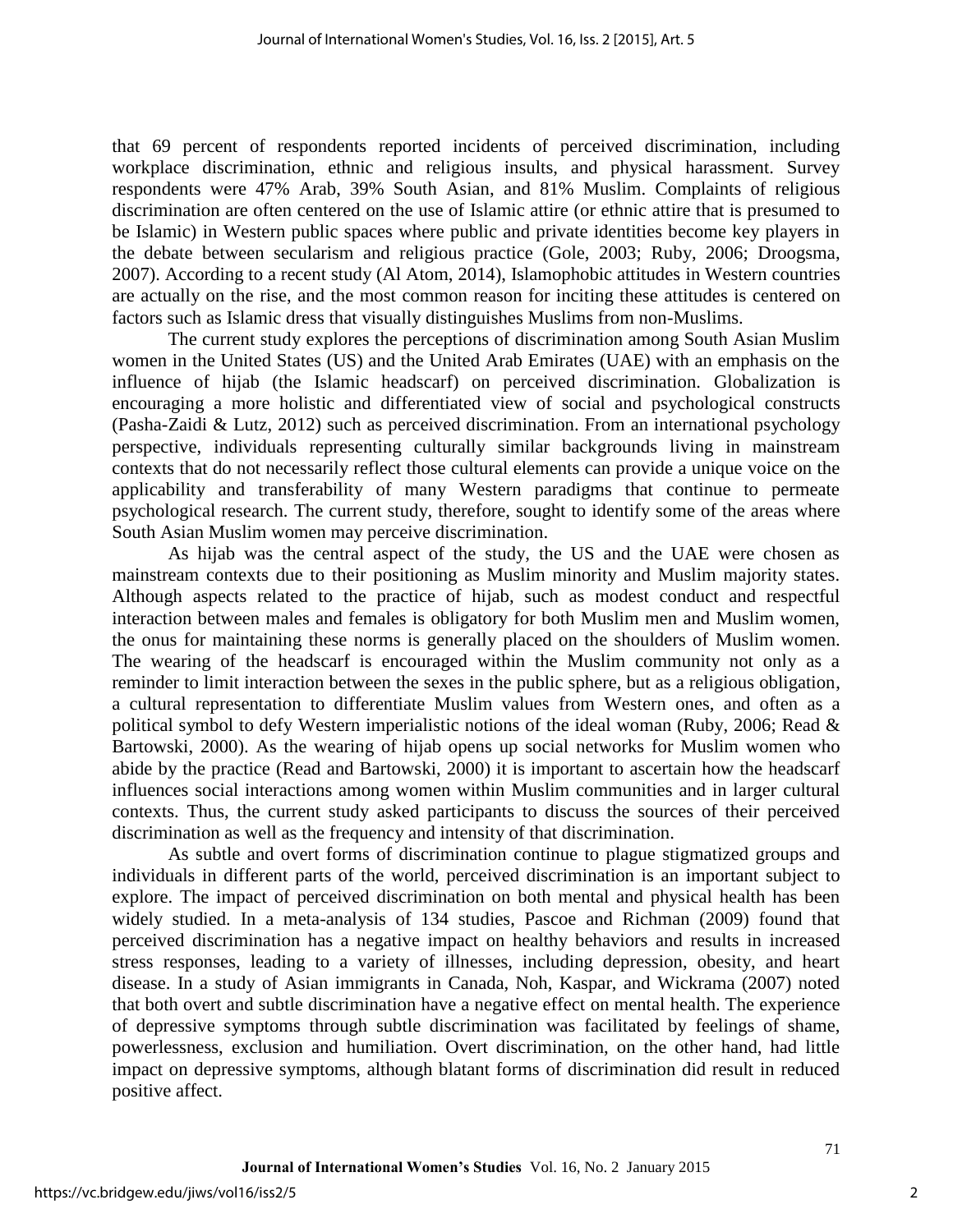In discussing perceived discrimination, it is important to differentiate between perceived discrimination against oneself personally and perceived discrimination against one's group. Perceived discrimination against one's group is more salient than perceived discrimination against oneself (Moghaddam, Stalkin and Hutcheson, 1997, as cited in Andre, Dronkers, and Fleishmann, 2010; Postmes, Branscombe, Spears, and Young, 1999). In other words, members of groups report greater discrimination against their group than against themselves individually. Even in cases where individuals do not perceive personal discrimination, they may still agree that their ethnic group is discriminated against (Taylor, Wright, Moghaddam, and Lalonde, 1990). Thus for the purposes of this study, perceived in-group discrimination rather than personal discrimination was addressed.

The goals of the present study were (a) to identify some of the demographic and attitudinal factors associated with being a South Asian Muslim woman in the US and the UAE; (b) to ascertain the perceptions of discrimination among South Asian Muslim women who wear hijab in public spaces (hijabis) and those who do not (non-hijabis) in these distinct cultural contexts; and (c) to explore the frequency, source, and intensity of that perceived discrimination.

#### **Hijab, Identity, and Perceived Discrimination**

As a marker of Islam, the hijab has provided an arena for debate about women's rights and the appropriateness of religious symbols in public spaces. Bans on the wearing of the hijab in many European countries have made international headlines, exacerbating the division between those that are pro-hijab and those that are anti-hijab (Ajrouch, 2007). There is no argument among Muslim women that the headscarf is a necessary component of Islamic prayer; however, the incorporation of the hijab in public life continues to be an area of contention. Both hijabis and non-hijabis report that modesty in dress is an essential aspect of Muslim practice (Siraj, 2011). However, for women who observe the hijab, even the way that the headscarf is worn and how much hair is exposed can create discord among Muslims (Cooper, 2013; Moors, 2013).

Self-Categorization Theory (SCT) has been utilized to study the effect of intergroup and intragroup processes on the development of a personal identity. According to SCT, personal identity is formed by in-group comparisons, whereas social identity is formed in comparison to a salient out-group (Hogg and Turner, 1987). A study by Verkuyten and De Wolf (2002), for example, found that Chinese participants in the Netherlands described themselves differently depending on their group comparison. They were less in favor of ethnic cultural maintenance in the intragroup condition than in the intergroup condition, but showed greater in-group favoritism in the intergroup condition than in the intragroup condition. It is possible therefore that Muslim women may perceive discrimination differently when comparing themselves to one of their ingroups (either ethnic or religious), rather than to a salient out-group. In other words, when using one of their in-groups as the point of comparison, they may be more likely to perceive discrimination due to factors such as personal hijab status, social class, or education level, but when using a salient out-group as their point of contact, they may be more likely to maintain a greater level of in-group cohesion.

The hijab is one form of differentiation between women within the Muslim community. As it is meant to be worn in front of men who are not part of the immediate family or close relatives (non-mahram), it plays a significant role as a social performance—a social construct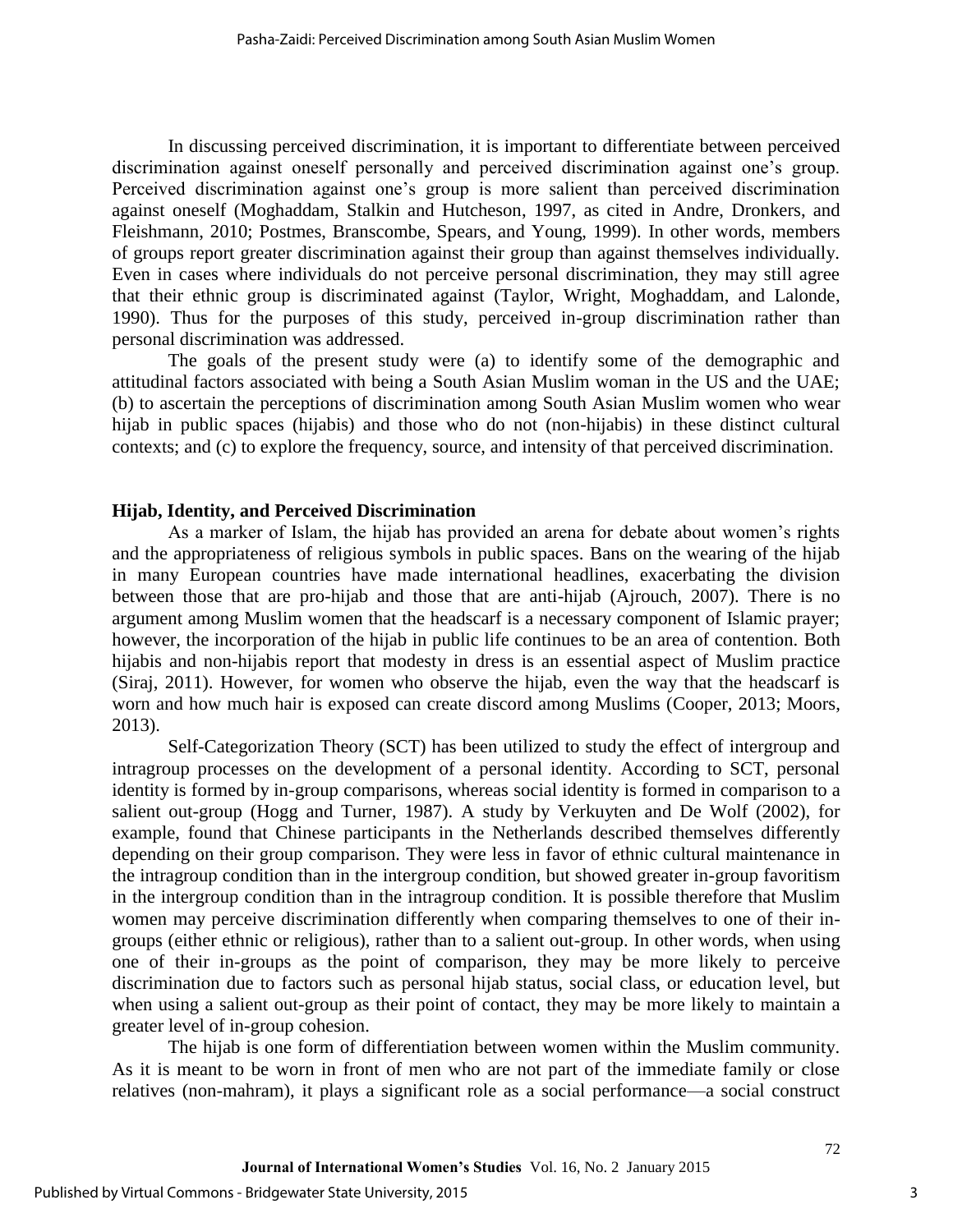that is utilized continuously in front of a set of observers and which bears some influence on those observers (Goffman, 1959 as cited in Gurbuz & Gurbuz, 2006). As such, it not only aids in the construction of a personal identity, but reinforces the collective identities of those who choose to wear it. "If the social attitude toward them is negative because of the collective group they allegedly represent, this stigma forces the adopters to explain to others their views of the headscarf…In each case, since they struggle with the situation they encounter; their collective stigmatized identity becomes more solid…On the other hand, if the social attitude is…positive toward them, they feel that they get this positive feedback because of their collective identity. Therefore, the social expectations from Muslim fellows make them to imagine that they are representing Islam. This predisposition reinforces their collective identity as well" (Gurbuz & Gurbuz, 2006, 17). Thus, by making their religious identity visible in the public sphere, Muslim women may be expressing their allegiance to a variety of groups, including religious, cultural, and feminine (Hopkins & Greenwood, 2013; Zevallos, 2007). When they receive support from within those communities for the social performance, this reinforces their collective identities as well as their decision to continue the performance.

Much of the literature on perceived discrimination is focused on the experiences of ethnic or religious minorities in Western mainstream contexts (Andre, Dronkers, and Fleishmann, 2010; Bruß, 2008; Skrobanek, 2009; Kaduvettoor, 2009; Awad, 2010). Less is known, however, about perceived discrimination in non-Western contexts. Additionally, although research has addressed the effects of perceived discrimination on the development of a cohesive group identity among stigmatized groups in relation to a majority group, less emphasis has been placed on exploring ethnic and religious discrimination within stigmatized groups. In order to address these gaps in the literature, the present study sought to explore the perceptions of Muslim women in the United States (US) and the United Arab Emirates (UAE). In order to limit the variability in the data due to ethnic composition, Muslim women from a South Asian background were the focal point of interest.

#### **Mainstream Cultural Contexts**

In order to investigate the influence of hijab on South Asian Muslim women's perceptions of discrimination, it is important to have some general knowledge of South Asian identity development in the two national contexts under consideration. As South Asian Muslims have achieved residency in both the US and the UAE through migratory circumstances (either their own or those of their families), they may be forced to contend with possible discrimination as a result of either religion or ethnicity or both. Although politically and geographically quite different, the US and the UAE share some interesting nuances in terms of their role as receiving nations for South Asian migration. The next two sections provide a brief overview of South Asian migration and identity development in the US and the UAE.

#### *South Asians in the US*

As a democratic nation-state, the US is a country that allows immigrants to gain citizenship and participate in civic duties. Old adages like "the melting pot" were once used to describe the US as a society that encouraged individuals to assimilate into the mainstream culture. However, this notion of cultural assimilation has more recently been replaced by the "salad bowl" philosophy which promotes multiculturalism rather than a homogenous national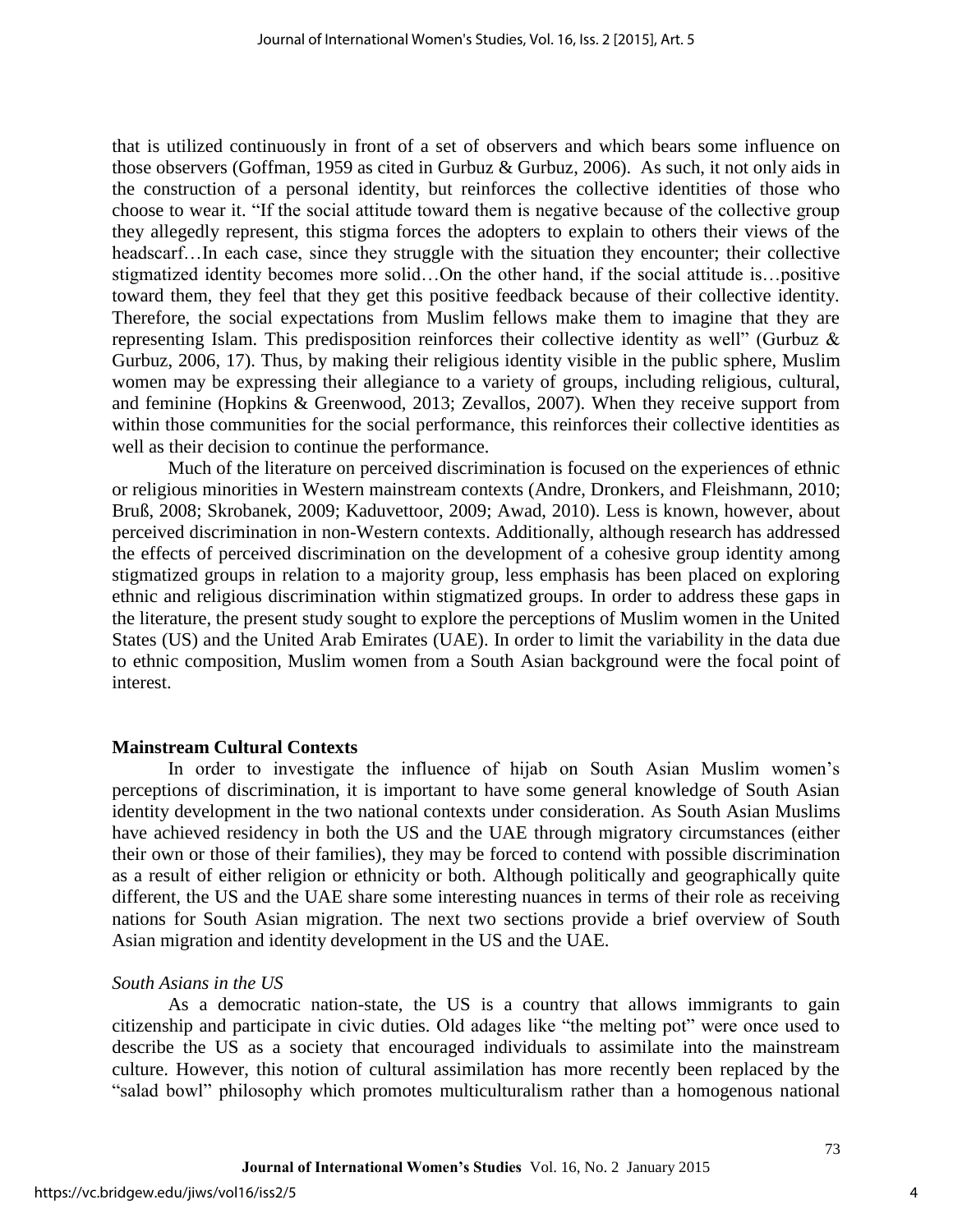identity as the norm in US society (Thompson, 2002; Ali, 2008). The concept of a cultural democracy argues that groups in a democratic society have a right to maintain aspects of their community cultures and languages as long as they do not conflict with the democratic ideals of the nation (Banks, 2008). Metaphors, such as the "salad bowl", emphasize the integration of different cultures to create a national identity that is greater than the sum of its parts, with each group contributing to the diversity of the society (Chung & Miller, 2011).

Within American society, South Asian immigrants are often stereotyped as a "model minority" that is successful both in terms of affluence and social morality (Das and Kemp, 1997). However, the perception of belonging to a "model minority" in the US can downplay the existence of racial discrimination against such minority groups, thereby undermining efforts to debate and combat institutional racism (Kaduvettoor, 2009). It also devalues the experiences of South Asians who do not fit into the "model minority" mold.

As identity development for cultural minorities in the US is a highly complex and continually evolving process, it is important to note the influence of transnationalism on South Asian construction of identity and citizenship. The US is a traditional settler society where cultural diversity is considered, in part, a defining characteristic of the nation (Verkuyten, 2007). However, despite such ideological notions of integration and multiculturalism, research suggests that South Asian immigrant youth in the US may view citizenship and national identity as separate constructs. Maira's (2004) study of working class South Asians, for example, found that South Asian youth valued their US citizenship for the opportunities it afforded them, but defined their national identity as Pakistani, Indian, or Bangladeshi. Due to their limited resources and ability to access American public culture, their connection and understanding of their home culture was often based on transnational popular culture as portrayed through Bollywood or Indian cinema. However, the lure of Bollywood for South Asians is not limited to those who cannot afford to participate in American public culture. In fact, Bollywood appears to have a significant effect on maintaining an Indian identity among second generation immigrants, bridging the gap between American culture and the diaspora (Tirumala, 2009).

In response to the perceived threat of acculturation and loss of cultural identity, South Asian families in the US may adopt more rigid cultural boundaries (Almeida, 2005). Even second generation South Asians who attribute a large portion of their cultural competence to the consumption of popular culture are often dismayed by the increasing Westernization of Bollywood movies, preferring films that depict family togetherness and Indian traditions (Tirumala, 2009). Ali's study (2008) of middle class South Asian Muslims in New York notes the different patterns of acculturation that South Asian Muslims undergo in an American context. He identifies three types of individuals: acculturationists (those who value relationships with "American" peers who are not of South Asian or Muslim origin over their own cultural and religious groups), partial acculturationists (those who adopt many mainstream American behaviors, but also retain some aspects of their home culture and religion), and deacculturationists (those partial acculturationists who actively distance themselves from mainstream American norms they deem to be contrary to Islam). These categories are not static, but evolve over time and are highly dependent on the peer group that individuals choose.

Interestingly, this last category seems to be on the rise among South Asian Muslims in the US, and one marker of this trend is the increasing adoption of visible symbols such as the hijab (Ali, 2008). Regional and religious organizations have developed across the US to build social capital and provide spaces for social bonding and cultural maintenance. Often, these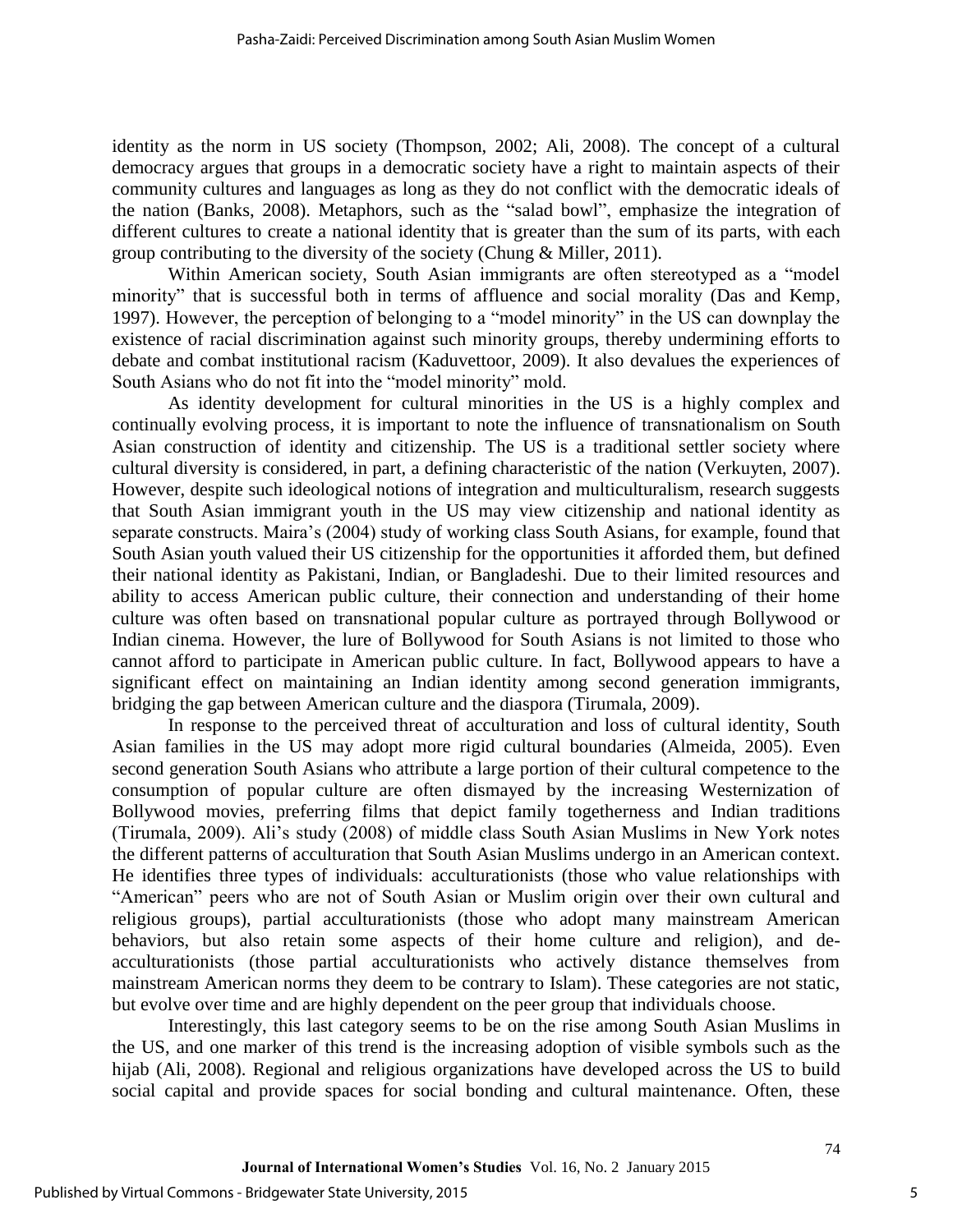organizations emerge as the voice of the community and individuals who participate, especially men, gain power and prestige within the community. Whether these organizations function as a medium of self-segregation or as a vehicle for integration depends on the constituents, but a main goal is the preservation and passing down of cultural heritage (Brettell, 2005).

## *South Asians in the UAE*

As a federal monarchy, the political context of the UAE is quite different from that of the US. The UAE consists of seven emirates with political power held in large part by the ruling families in each emirate (Aartun, 2002). As expatriate workers, South Asians usually cannot gain citizenship in the UAE, regardless of the amount of time they spend in the country. Furthermore, children of South Asians that are born in the UAE and other GCC countries retain the citizenship of their expatriate parents and thus cannot gain the privileges of citizenship (Ali, 2011). Thus, like their US counterparts, South Asians in the UAE fall into a transnational context wherein they may identify with a home country that is different from the one in which they reside. However, because there is no path to citizenship in their country of residence and their stay in the UAE is directly linked to their visa and sponsorship status (Weber, 2010), they may have an even greater sense of identification with their home culture due to the impermanent nature of their residence (Mohammad & Sidaway, 2012).

Although South Asians may be found in lower, middle, and upper class societies in the UAE, the lower classes (e.g., maids, service workers, laborers) have begun to receive more attention from international organizations and media outlets due to the increasing awareness of human rights injustices toward lower class migrant workers (Migrant Forum in Asia, 2004; Esim and Smith, 2004; Shaoul, 2007). Middle class South Asians, on the other hand, are generally insulated from the more blatant forms of human exploitation and have enough disposable income to be able to participate in the rampant consumerism which is characteristic of the UAE lifestyle, particularly in cities like Dubai and Abu Dhabi (Vora, 2008). The lure of "the good life" coupled with the very real possibility of deportation and visa cancellation encourages expatriates, including middle class South Asians, to create a closed system that is defined by race and social class (Vora, 2008; Ali, 2011; Kathiravelu, 2012). As a result, middle class South Asians in the UAE form a relatively invisible cohort in terms of extant literature on the diaspora (Vora, 2008).

Whereas South Asian immigrants in the US are often considered a "model minority", stereotypes of South Asians in the UAE often reflect the racial hierarchies that have developed as a result of the politics of migration. Racialization of jobs in the UAE promotes South Asians as workers primarily associated with occupations that are considered dirty or dangerous, such as construction and domestic work (Goldthorpe, 2012). Even in other sectors, pay scales are based on racial discrimination wherein Emirati nationals and Western expatriates receive the highest wages and workers from the Indian subcontinent receive the lowest (Sabban, 2004).

Thus, racial discrimination in the UAE is an overt and recognizable factor in social, economic, and political life, whereas racism in the US often takes on a more covert role, hidden behind political correctness and calls for color-blindness (Coates, 2011). While the US has legislation in place to combat discrimination, racial inequality is accepted as the norm in UAE society. One way of coping with this inequality is through dress. As attire in the UAE is considered a reflection of one's nationality, and subsequently may represent one's place in the society; wearing the hijab and abaya (a long cloak) in a Gulf Arab style can elevate a woman's status in the public sphere (Omair, 2009). Thus, contrary to the way that the hijab is portrayed in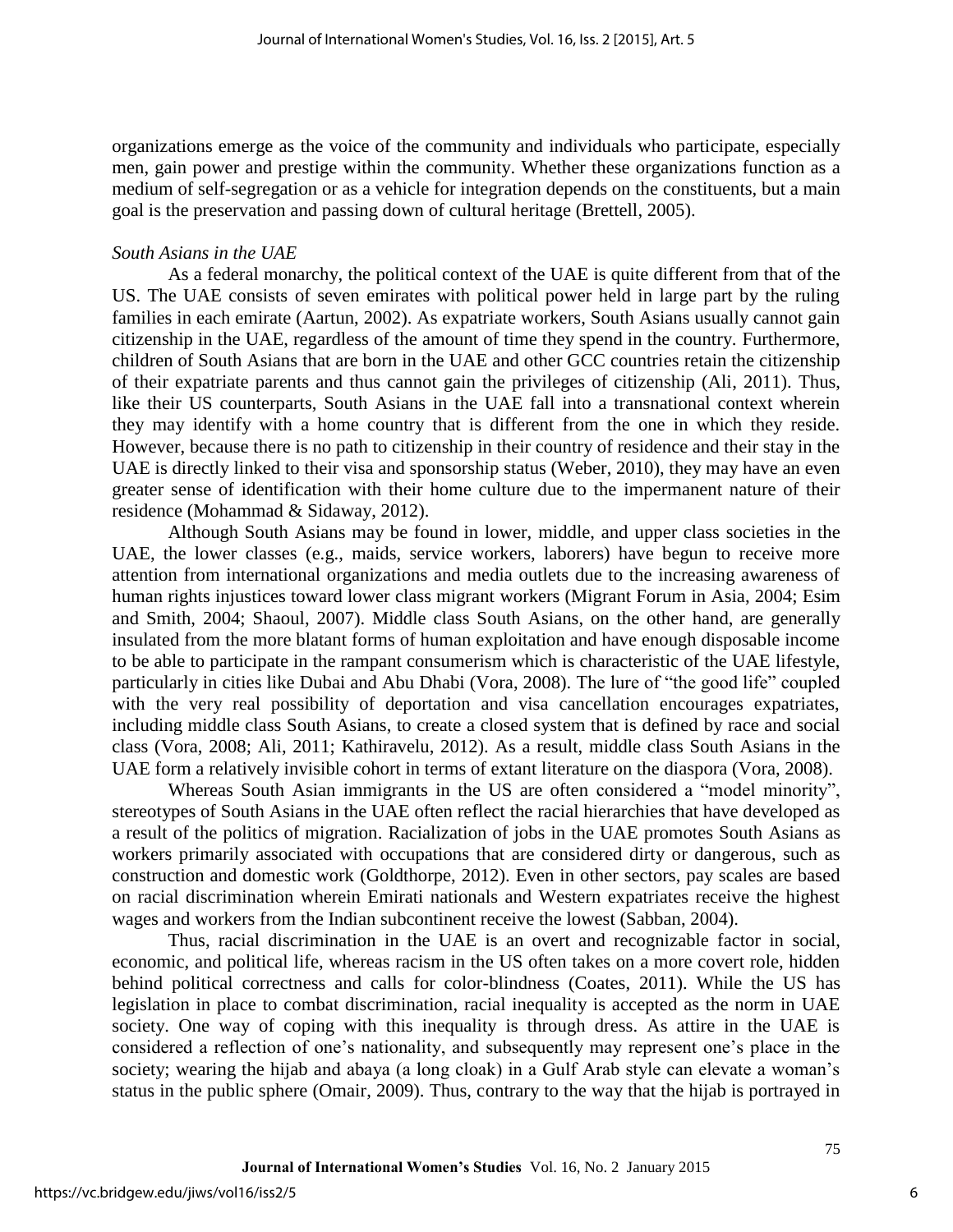Western societies, wearing the hijab in the UAE imparts upon the wearer the favorable characteristics associated with being a Muslim woman (Pasha-Zaidi, 2014).

Despite the large international population in some parts of the UAE such as Dubai and Abu Dhabi, the social system is highly stratified and self-segregation among South Asians is common (Vora 2008, 2011). "The ability to self-segregate and to police the boundaries of their communities was something that Indian elites preferred about Dubai, in contrast to Western countries, where they felt the cultural identities of their children would be threatened" (Vora, 2011). However, self-segregation is not limited to South Asians in the UAE. The development of ethnic communities and neighborhoods in the US may reflect not only the social and economic concerns of new immigrants, but the desire to self-segregate for the preservation of cultural identities. Although the metropolitan areas in the US are the most diverse, this does not necessarily mean that they are the least segregated. In fact, studies of group-specific segregation indicate that the areas with the greatest number of a particular group also tend to be the most segregated (Iceland, 2004; Burgess, Wilson, & Lupton, 2005). This is similar to the context of UAE metropolitan areas where large international populations lead parallel lives, yet may have little knowledge or understanding of each other. Thus, the variant forms of self-segregation in both the US and the UAE may contribute to stereotyping and discrimination as it lessens the opportunities for intergroup contact.

#### **Data Collection**

While a great deal of research has been gathered using student populations due to the relative ease of data collection (Foot and Sanford, 2004), the current project wanted to reach out to respondents from a variety of demographic backgrounds within South Asian communities in both the US and the UAE. In order to do this, an online survey tool was employed. Participants were recruited through social networking sites, university listservs, and emails to Islamic centers in the US, as well as emails to South Asian women's associations both in the US and the UAE. Researchers attempting to study Islamic religiosity have reported difficulty in recruiting participants after the 9/11 attacks due to the nature of the questions and the fear within American Muslim communities that the research may be used to disparage the religion or its followers (Jana-Masri and Priester, 2007; Rippy and Newman, 2008). Thus, an additional snowball sampling technique was employed wherein the researcher sent a recruitment email to personal acquaintances asking them to forward it to others who fit the criteria. This technique was used successfully by previous studies involving recruitment of Muslim populations (Ghumman and Jackson, 2010; Mohammadi, Jones, and Evans, 2008; Jana-Masri and Priester, 2007; Peek, 2005).

## **Participants**

A total of 713 participants logged onto the surveygizmo website, with 377 completing the survey. As this project focused solely on the perceptions of South Asian Muslim women, 16 participants who indicated an ethnic background other than South Asian were eliminated from data analysis. Additionally, 20 participants were further eliminated from the data set because they indicated that they were under 18. The final count was 341 completed surveys. Participants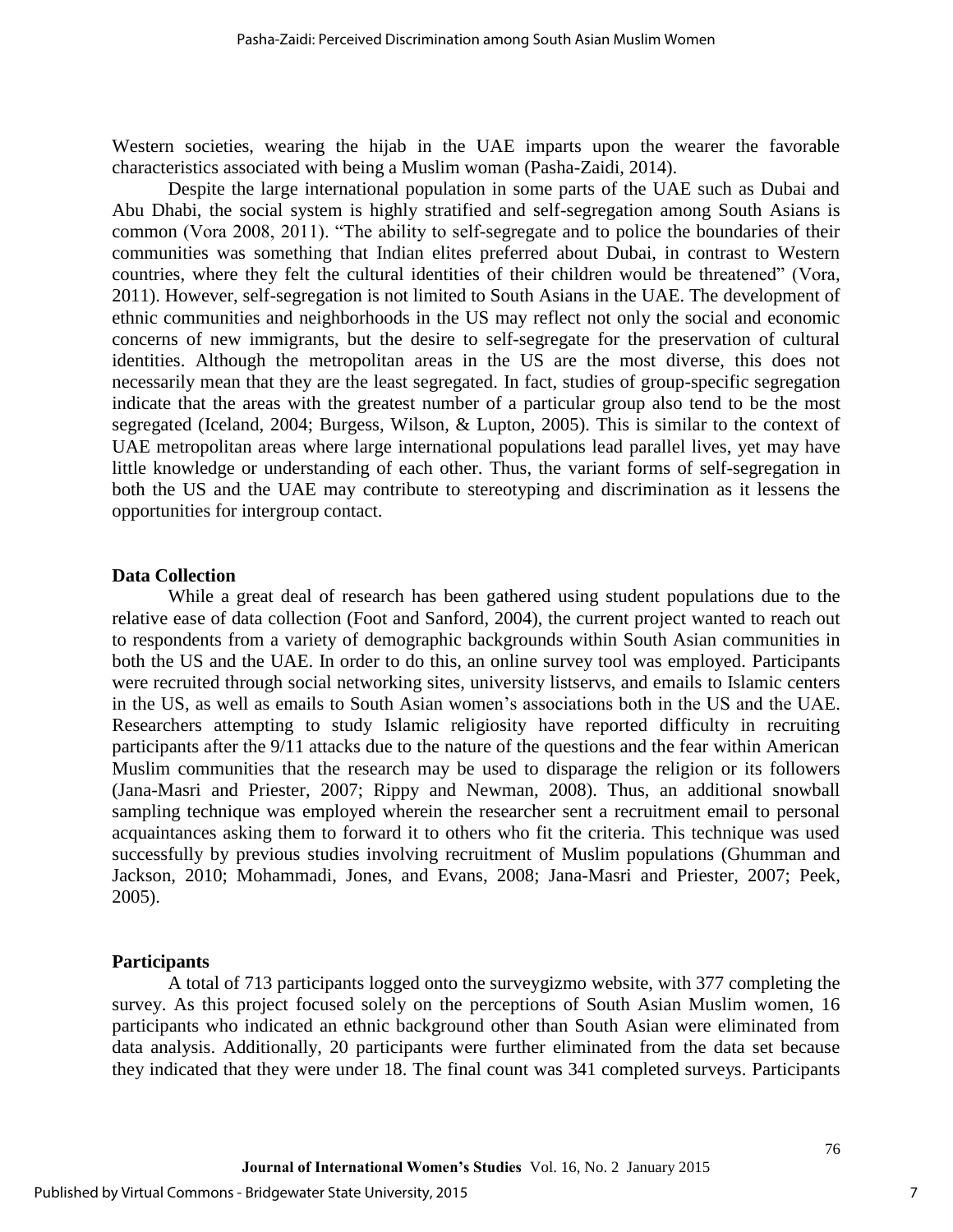were asked to identify themselves as "hijabi" or "non-hijabi" and data analysis was based on this self-reported group affiliation.

The mean age of US participants  $(n=198)$  was 28.2 years with 98% of the participants between the ages of 18 and 50. Eighty-one percent indicated their Islamic sect as Sunni and 13.6% reported being Shi'a. Forty-four percent were hijabi. The majority of US participants were born either in the US or in Pakistan (38.9% and 31.8% respectively). With regard to educational level attained, 76.8% indicated that they had earned either a Bachelor's degree or a Master's degree, 12.1% had a Doctoral degree and 10.1% had some college education. The employment status indicated 60.6% were employed either full-time (41.9%) or part-time (18.7%) and 38.9% indicated that they were not presently employed. Of the participants who reported a household income, 63% reported a monthly household income of at least 5,000USD and another 17.5% reported a household income between 3,000USD and 5,000USD per month. The median US income, according to the 2012 US Census, was approximately 4,200USD per month (Noss, 2013). Thus, a majority of US respondents were either within or above the median income range.

The mean age of UAE participants  $(n=143)$  was 26.2 years, with 98.6% of participants between 18 and 50 years of age. Unlike the U.S. sample where the majority was non-hijabi, 57.3% of the UAE participants were hijabi. Regarding place of birth, 60.1% of the participants were born in Pakistan and 16.8% were born in the U.A.E. In terms of educational attainment, 77.7% of the respondents had earned either a Bachelor's degree or a Master's degree (39.9% and 37.8% respectively); 16.8% reported having some college education and 3.5% indicated that they had earned a Doctorate degree. Regarding employment status, 51.8% of the participants were employed either full-time (44.1%) or part-time (7.7%), whereas 44.8% were not presently employed. Of those reporting a household income, 59% reported a monthly household income of at least 10,000AED (\$2,700), with 24.9% reporting a monthly income of over 35,000AED (\$9,500) per month. Another 34% reported a monthly income below 10,000AED. The most recent data published on household income in the UAE was provided by 2008 Household Budget Survey by the Department of Economic Development. As incomes in the UAE vary by nationality, the median monthly income of Asian expatriates was approximately 10,800AED (\$3000); the median monthly income of Europeans and Americans was approximately 40,000USD (\$11,000); and the median monthly income of Emirati locals was approximately 47,000AED (\$13,000). Thus, a majority of participants in the current study were within the median income range of Asian expatriates.

As the US and the UAE were chosen as mainstream contexts, the immigration and citizenship status of respondents was also requested. Eighty-one percent of US participants indicated the US as their country of citizenship and 87% reported having lived in the US for over 10 years. Another 7% reported having lived in the US for over 5 years. Thus, a majority of US respondents had spent a considerable amount of time in the country. In terms of UAE respondents, 60% indicated Pakistan as their country of citizenship and 37% reported having lived in the UAE for over 10 years; 29% had lived in the UAE for 1-5 years and another 24% indicated that they had lived in the UAE for 5-10 years. Thus, there was a greater variability in the amount of time spent in country for UAE participants as compared to US participants. This reflects the nature of immigrant versus expatriate experience.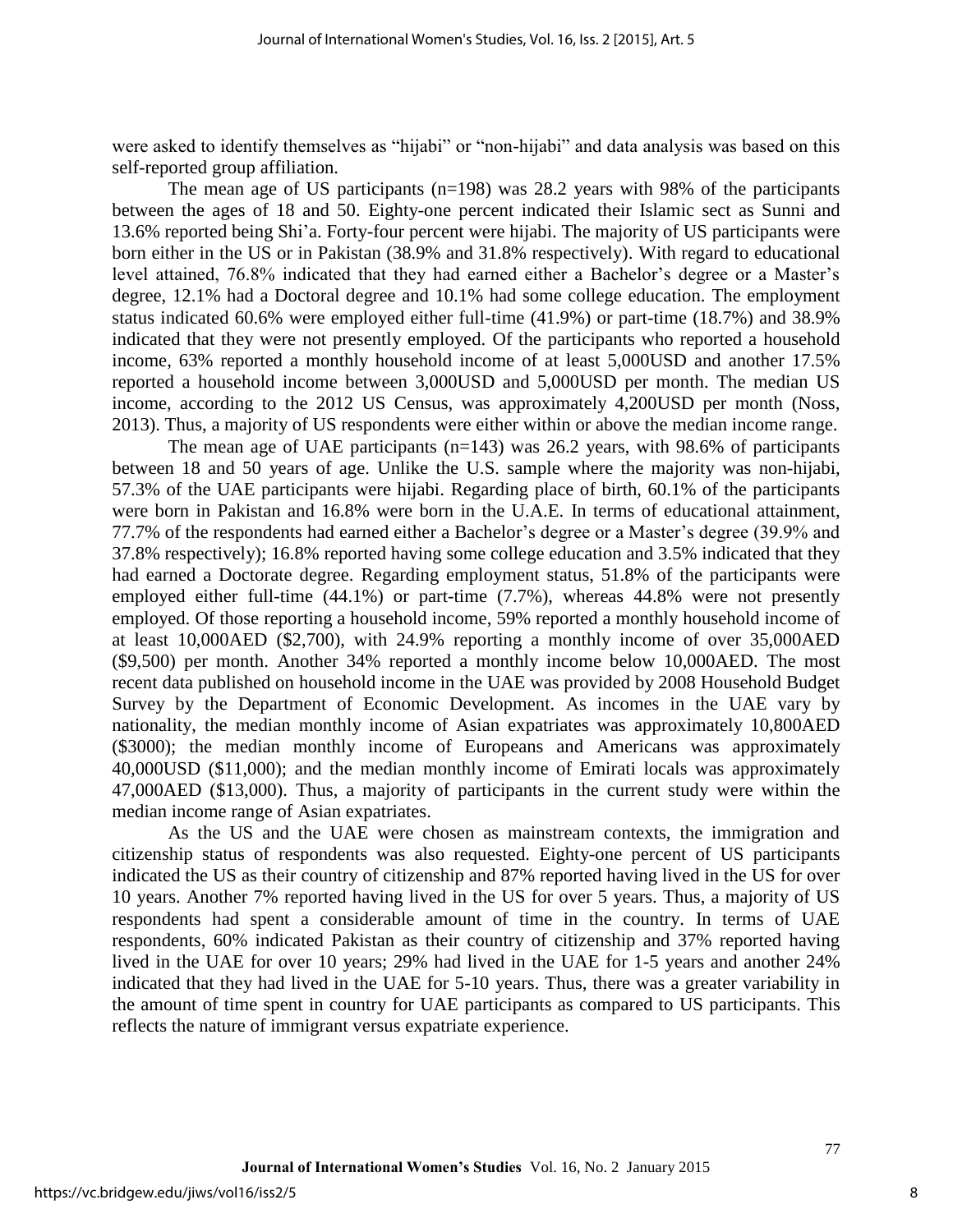#### **Methods and Materials**

The first section of the survey addressed the demographic characteristics of the participants and the second section evaluated participants' perceived discrimination using an adapted version of the Perceived Religious Discrimination Scale developed by Jasperse (2009) for use with Muslim women in New Zealand. The Perceived Religious Discrimination Scale (Cronbach's alpha = 0.92) used 8 items to assess participants' experience of the frequency of discrimination; 5 of the items had been taken from Noh and Kasper's (2003) perceived discrimination scale with a supplementary section requesting respondents to report on the categories of people from whom they felt discrimination (colleagues, neighbors, service people, or strangers). The same items were used by this study with the addition of two more categories of possible groups by whom respondents may have experienced discrimination: "Other Muslims" and "Other South Asians". As Jasperse (2009) noted the lack of information on intensity of discrimination as a limitation of her study, a further section was added to the Perceived Religious Discrimination Scale in the current study to explore the intensity of discrimination "at work", "in your neighborhood", "at the store", "at Muslim gatherings", "at the park" and "at the doctor's office." These locations were chosen because they aligned well with the sources of discrimination addressed in this study. Higher scores on the scale denoted greater levels of perceived discrimination.

#### **Results**

The first objective of the present study was to identify some of the demographic and attitudinal factors associated with being a South Asian Muslim woman in the US and the UAE. In order to address this goal, participants were asked to provide information about their hijab habits (under what circumstances they would wear hijab and if/why they would consider removing their hijab in public), the social group with whom they felt most comfortable, the religious affiliation of their friends, and their awareness of any negative stereotypes associated with either wearing or not wearing the hijab as a Muslim woman. These categories were chosen in order to provide a context for their experiences of perceived discrimination in their country of residence.

#### **US Demographics**

Among the US participants, 62% reported wearing a hijab during prayer; 51.6% reported wearing the hijab at the masjid; and 20.7% reported wearing the hijab at Muslim gatherings. When asked if they would consider removing their hijab in public, 83.1% said no. Reasons for not removing the hijab included religious obligation, identity and personal comfort, whereas reasons for removing the hijab focused on personal choice, questioning its religious necessity, and blending in to avoid possible negative effects from the mainstream population. With regards to the social group with which US participants felt most comfortable, 42.4% reported being most comfortable with Muslims; 37.4 % indicated that they were most comfortable with people of their own ethnic background, regardless of religious affiliation; and 9.6% reported feeling most comfortable with non-Muslims. In terms of identifying the religious affiliation of their friends, 50.5% reported that most of their friends were Muslims; 23.8% reported having some Muslim friends; 10.2% indicated that all of their friends were Muslims; and 15.5% reported having only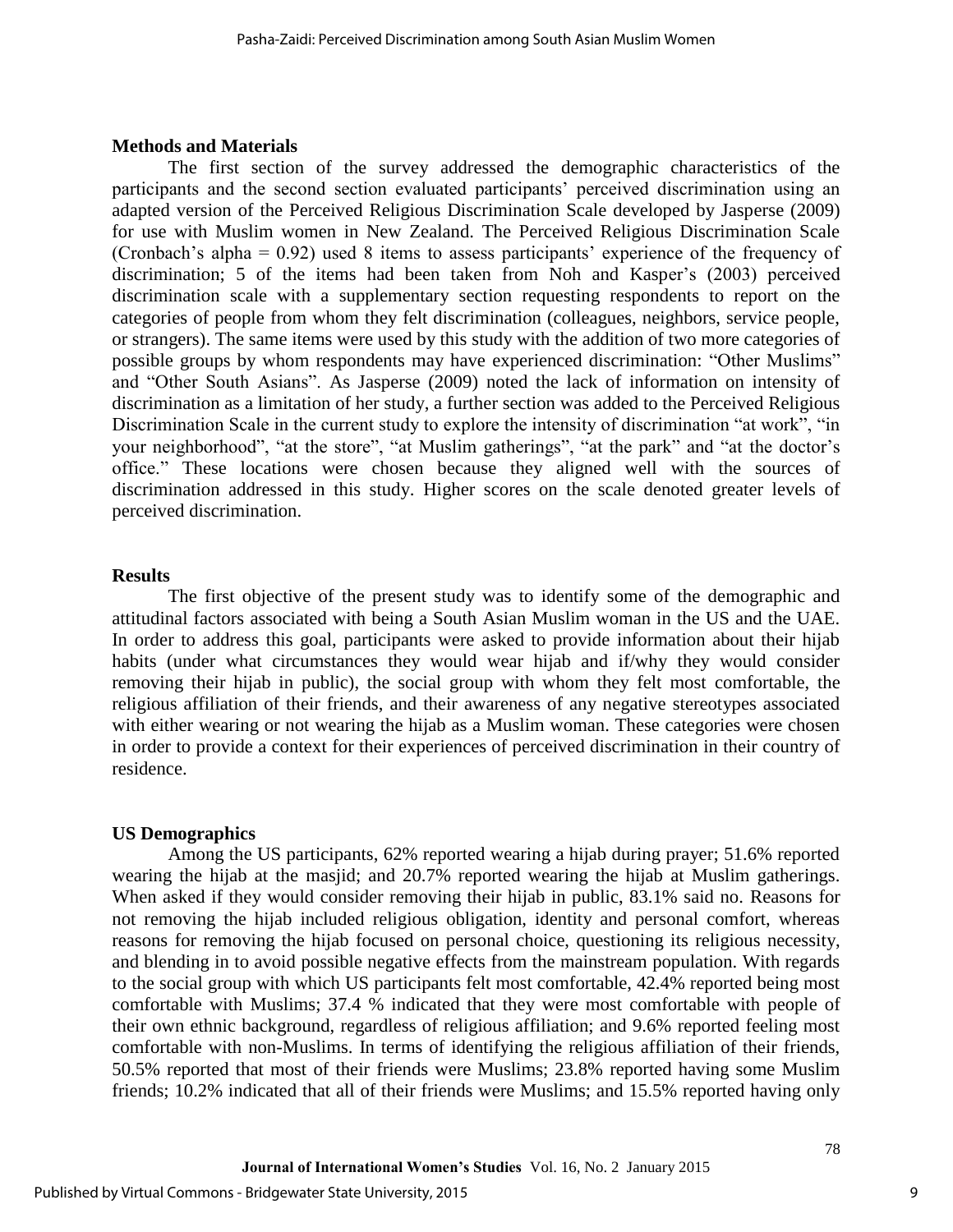a few Muslim friends. Of the US participants who responded to this question, only one reported having no Muslim friends.

In terms of awareness of negative stereotypes in the US, 89.8% indicated that they were aware of negative stereotypes of hijabis and 43.9% indicated that they were aware of negative stereotypes of non-hijabis. Additionally, 63.6% felt that they belonged to a group that is discriminated against in the US. Participants who responded in the affirmative to this question were further prompted to indicate the reason(s) they felt discriminated. Participants were allowed to choose one or more of the options provided. Of the choices provided, 62.6% chose religion as the reason for discrimination, either as a sole factor or as one of the factors listed; 34.3 chose race or color; 23.7% checked ethnicity; 20.2% checked nationality; and 18.7% checked gender. Age, sexuality, disability and other were each checked by less than 2% of the participants, indicating that participants did not feel highly discriminated against in these areas.

Independent samples t-tests were conducted to test for significant demographic differences between hijabis and non-hijabis in the US sample. Results indicated significant differences between hijabis and non-hijabis for education level,  $t(196) = 2.15$ ,  $p < 0.05$ , and gross personal income,  $t(196) = 2.19$ ,  $p < 0.05$ , with non-hijabi participants reporting a higher education level and a higher gross personal income than hijabi participants. There were also significant differences between hijabis and non-hijabis regarding the group with which they felt most comfortable,  $t(196) = 3.02$ ,  $p < 0.05$ , and the number of close friends that were Muslims,  $t(196) =$ -3.71, *p* <.05. A cross-tabulation of the variables showed that a majority of non-hijabis (53.1%) chose South Asians, regardless of religious affiliation, as the group they felt most comfortable with, whereas a majority of the hijabis (68.2%) chose Muslims as the group they felt most comfortable with.

#### **UAE Demographics**

Among the UAE participants, 40.6% reported wearing hijab during prayer; 30.8% reported wearing the hijab at Muslim gatherings; and 21.7% indicated that they wore the hijab at the masjid. In response to the question about their willingness to remove the hijab if they wore it regularly in public, 74.8% responded no and only 2.1% responded yes. With regards to the social group with whom UAE participants felt most comfortable, 58.7% of the participants reported that they feel most comfortable with Muslims; 29.4% felt most comfortable with people of their own ethnic background regardless of religious affiliation, and 2.8% felt most comfortable with non-Muslims. Although the question asked respondents to only indicate one of the categories listed above, a small number chose two or more categories: 3.5% indicated that they felt most comfortable with South Asians and Muslims and 2.1% reported feeling most comfortable with all of the groups mentioned. In terms of the religious affiliation of their friends, a majority of respondents (88.2%) reported that most or all of their friends were Muslims (49.7% and 38.5% respectively).

Regarding awareness of negative stereotypes in the UAE, the majority of respondents (63.6%) indicated no awareness of negative stereotypes of hijabis. Similarly, 60.1% indicated no awareness of negative stereotypes of non-hijabis in the UAE and 67% felt that they did not belong to a group that is discriminated against in their country of residence. Of the 24.5% that felt discrimination against their group, the majority reported discrimination based on nationality (71.4%) either as a sole factor or in combination with other factors, followed by ethnicity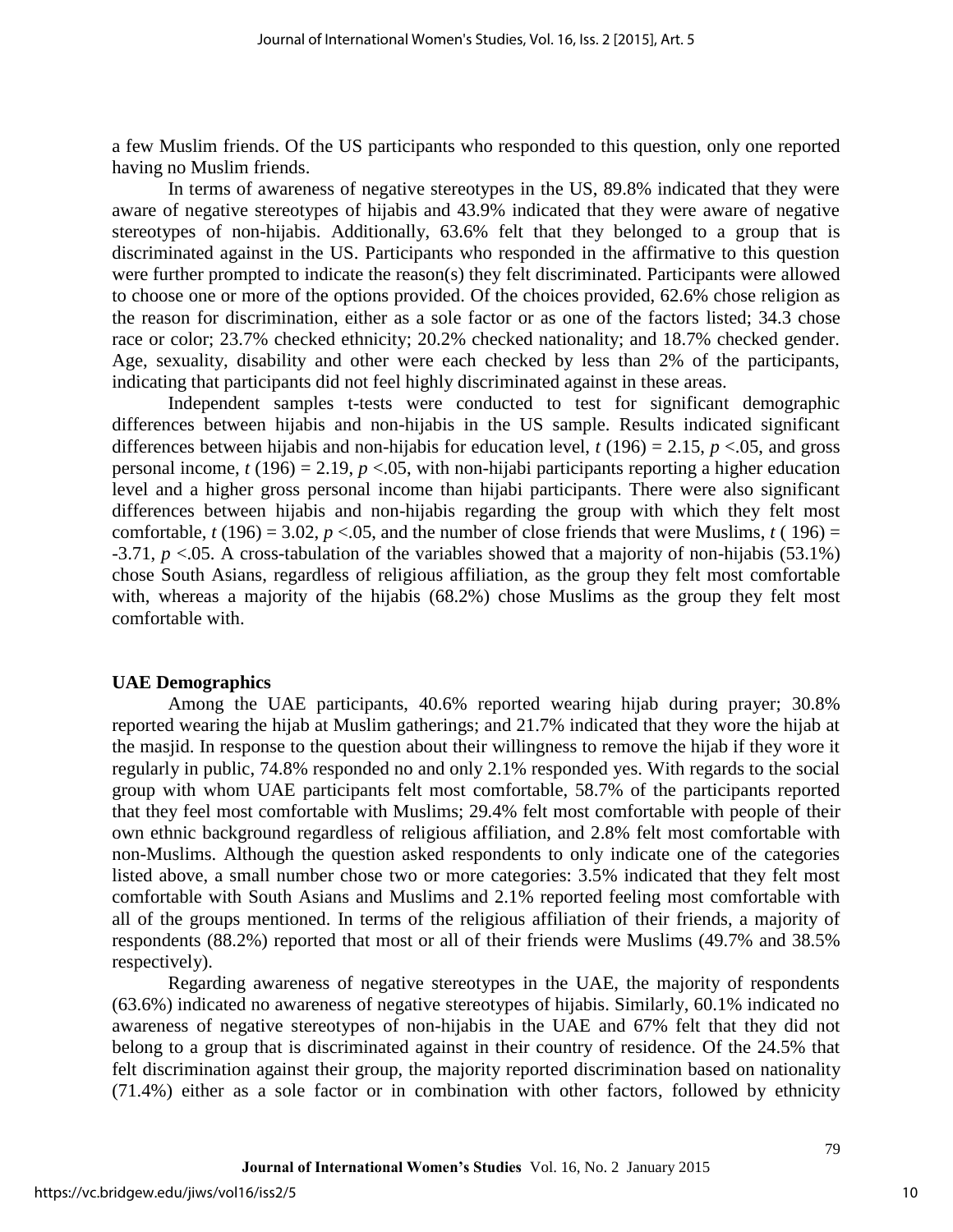(28.6%), language (22.9%), and race (20%). Those who felt discrimination due to their religion were 14.3% of the participants, whereas 11.4% checked gender and another 11.4% checked other. None of the participants chose age, sexuality or disability as a basis of discrimination in the UAE.

Independent samples t-tests were conducted to test for significant demographic differences between hijabis and non-hijabis in the UAE sample. Significant differences were found between hijabis and non-hijabis with regards to employment,  $t(141) = 3.40$ ,  $p < 0.05$ , and personal income,  $t(141) = 3.39$ ,  $p < 0.05$ , with non-hijabis more likely to be employed as well as earn a higher income than hijabis in the UAE. Like the US sample, there was also a significant difference between hijabis and non-hijabis regarding the group with which they felt most comfortable,  $t(141) = 3.31$ ,  $p < .05$ , and the number of their close friends that were Muslim,  $t(141) = -4.42$ ,  $p < .05$ . A cross-tabulation of the variables showed that 78% of hijabis felt most comfortable with Muslims, whereas 82% of non-hijabis were divided between Muslims and South Asians regardless of religious affiliation.

#### **Comparison of US and UAE Demographics**

An independent samples t-test was used to compare the demographic information between participants in the US and the UAE. As expected, significant differences were found between the US participants and the UAE participants in a number of variables including age, *t*   $(359) = 4.40, p < .01$ , education level,  $t(359) = 4.51, p < .01$ , and employment,  $t(359) = 2.04, p$ < .05. US participants were generally older, more educated and more likely to be employed than UAE participants. Even though there were significantly more hijabis in the UAE sample than in the US sample,  $t$  (359) = -3.42,  $p < .01$ , there was more awareness of negative stereotypes of hijab among the US participants than among the UAE participants,  $t$  (351) = 14.22,  $p < .01$ . Additionally, the US sample had significantly greater awareness of belonging to a discriminated group than the UAE sample,  $t(345) = 7.20, p < .01$ .

#### **Perceived Discrimination among Hijabis and Non-Hijabis**

One-way ANOVAs were conducted to study perceived discrimination among hijabis and non-hijabis. The results showed that in the US, hijabis reported higher levels of perceived discrimination than non-hijabis but not at a statistically significant level,  $F(1, 161) = 3.45$ ,  $p >$ .05. The results further showed that non-hijabis in the UAE reported greater ratings of perceived discrimination than hijabis, and this was at a significant level,  $F(1, 90) = 5.53$ ,  $p < .05$ . The results of the ANOVA are shown in Table 1.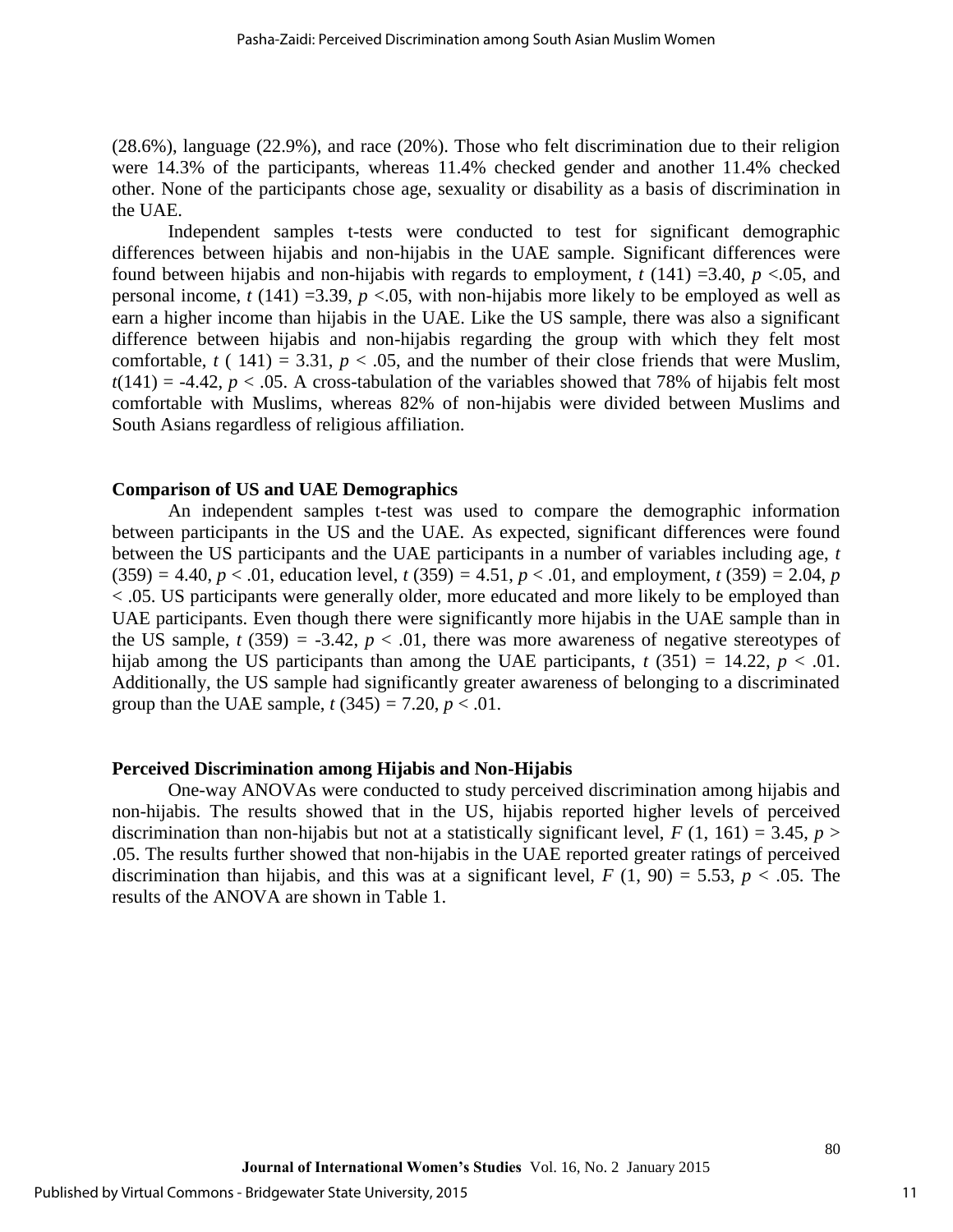|                                         | df  | F       |     | Sig. |
|-----------------------------------------|-----|---------|-----|------|
| <b>US</b>                               |     |         |     |      |
| <b>Between Groups</b>                   | 1   | 3.45    | .02 | 0.07 |
| Within Groups                           | 161 |         |     |      |
| Total                                   | 162 |         |     |      |
| <b>UAE</b>                              |     |         |     |      |
| <b>Between Groups</b>                   | 1   | $5.53*$ | .06 | 0.02 |
| Within Groups                           | 90  |         |     |      |
| Total                                   | 91  |         |     |      |
| $*p$ < .05<br>$**_D$<br>$\therefore 01$ |     |         |     |      |

**Table 1: ANOVA Results for Discrimination by Hijab and by Country**

A between groups ANOVA was further conducted to test for significant differences in total perceived discrimination between US participants and UAE participants. Total perceived discrimination was determined by adding the frequency, source, and intensity items which were then divided by the total number of items in the perceived discrimination scale to maintain the 5 point Likert values of the original items. The results indicated that there was a significant difference in perceived discrimination scores between US and UAE participants,  $F(1, 253) =$ 64.05,  $p < 0.01$ ,  $\eta^2 = 0.169$ . US participants perceived more total discrimination than UAE participants. On a scale of 1 to 5 (with 1 representing "little or no discrimination" and 5 representing "a great deal of discrimination"), the mean score for total perceived discrimination among UAE participants was 1.5 (*SD*=0.5); whereas, the mean score for total perceived discrimination among US participants was 2.1 (*SD*=0.6).

#### **Frequency, Source and Intensity of Perceived Discrimination**

#### *Frequency of Perceived Discrimination*

A mixed ANOVA was conducted to determine if there was a significant difference in the frequency of types of perceived discrimination. The data were split into US and UAE participants and then split again into hijabi and non-hijabi participants prior to conducting the analysis. Analysis of between subjects effects revealed a statistically significant main effect of country of residence,  $F(1, 292) = 74.43$ ,  $p < .001$ ,  $n2 = .201$ , as well as a statistically significant interaction effect of personal hijab status and country of residence,  $F(1, 292) = 3.99$ ,  $p < .05$ ,  $p2$  $= .011$ . Analysis of within subjects effects revealed a statistically significant main effect of type of discrimination, *F* (5.87, 1714.74) = 17.10,  $p < .001$ ,  $n = .054$  and a statistically significant interaction effect of type of discrimination and country of residence,  $F(5.87, 1714.74) = 6.65$ , *p*  $<$  0.01,  $\eta$ 2 = 0.021. Mixed ANOVA results are shown in Table 2.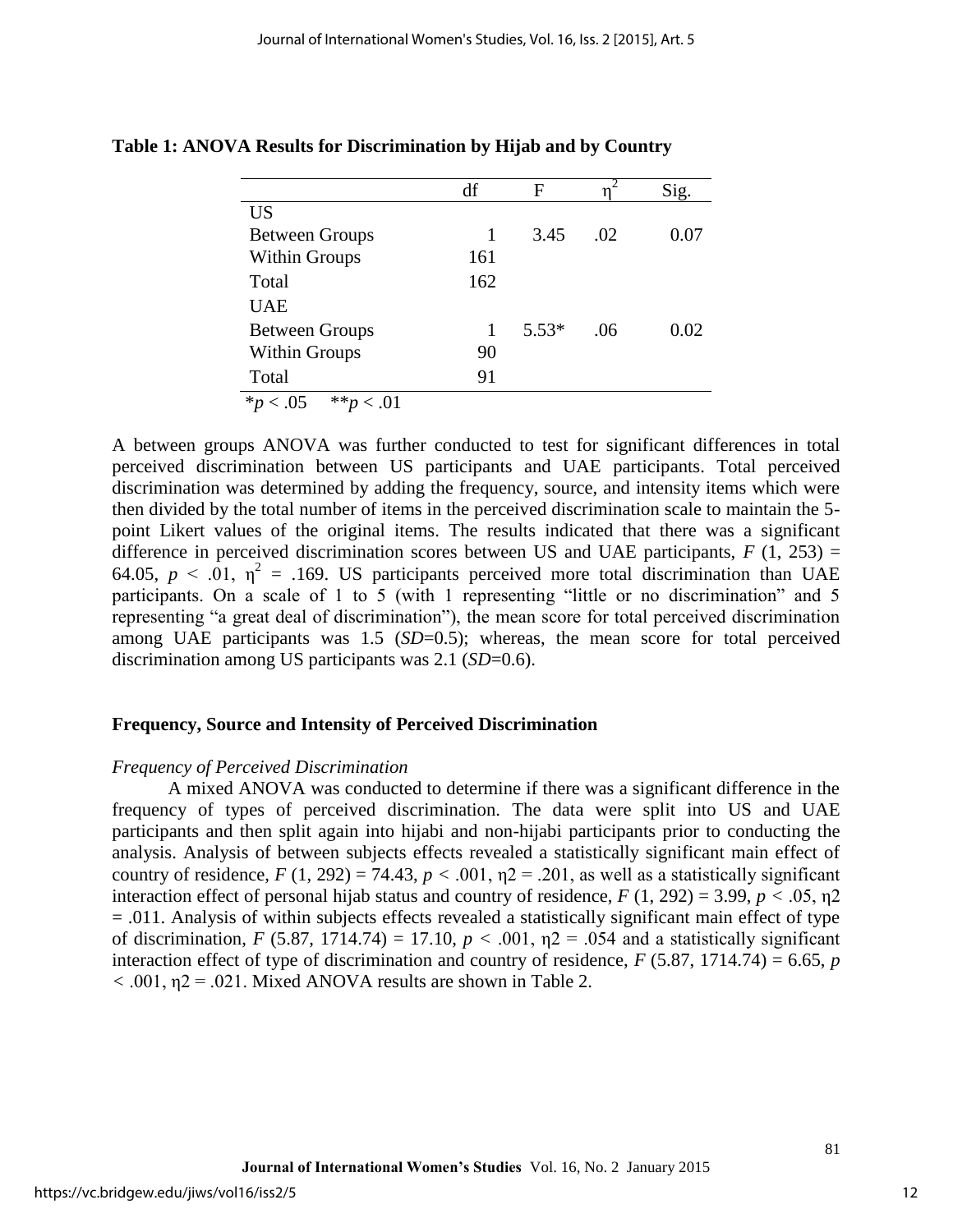| Source                 | df      | F                       |      |      |  |  |
|------------------------|---------|-------------------------|------|------|--|--|
|                        |         | <b>Between Subjects</b> |      |      |  |  |
| Country $(C)$          |         | 74.43**                 | .201 | .000 |  |  |
| Hijabi (H)             |         | .074                    | .000 | .786 |  |  |
| <b>HXC</b>             |         | 3.99*                   | .011 | .047 |  |  |
| Error                  | 292     | (4.52)                  |      |      |  |  |
| <b>Within Subjects</b> |         |                         |      |      |  |  |
| Type $(T)$             | 5.87    | 17.10**                 | .054 | .000 |  |  |
| $T \times C$           | 5.87    | $6.65**$                | .021 | .000 |  |  |
| T x H                  | 5.87    | 1.92                    | .006 | .076 |  |  |
| T x C x H              | 5.87    | .82                     | .003 | .552 |  |  |
| Error                  | 1714.74 | (423)                   |      |      |  |  |

## **Table 2: ANOVA Results for Frequency of Discrimination by Country**

Note: Values enclosed in parentheses represent mean square errors \* p < .05  $*$  \* p < .01

Hijabis and non-hijabis in the US reported a higher frequency of discrimination than hijabis and non-hijabis in the UAE. US participants reported being "treated with suspicion", being "excluded or ignored" or being "treated as inferior" more frequently than being "threatened or harassed". Similarly, UAE participants reported being "treated rudely", being "treated as inferior", or being "excluded or ignored" most frequently. In the US, hijabi participants reported greater frequency of discrimination than non-hijabi participants; in the UAE, non-hijabi participants reported greater frequency of discrimination than hijabi participants, except in the case of being "insulted or called names" where hijabi participants reported greater frequency of discrimination, and in the case of being "treated with suspicion" where both groups reported the same frequency of discrimination. The means and standard deviations for frequency of types of perceived discrimination are shown in Table 3.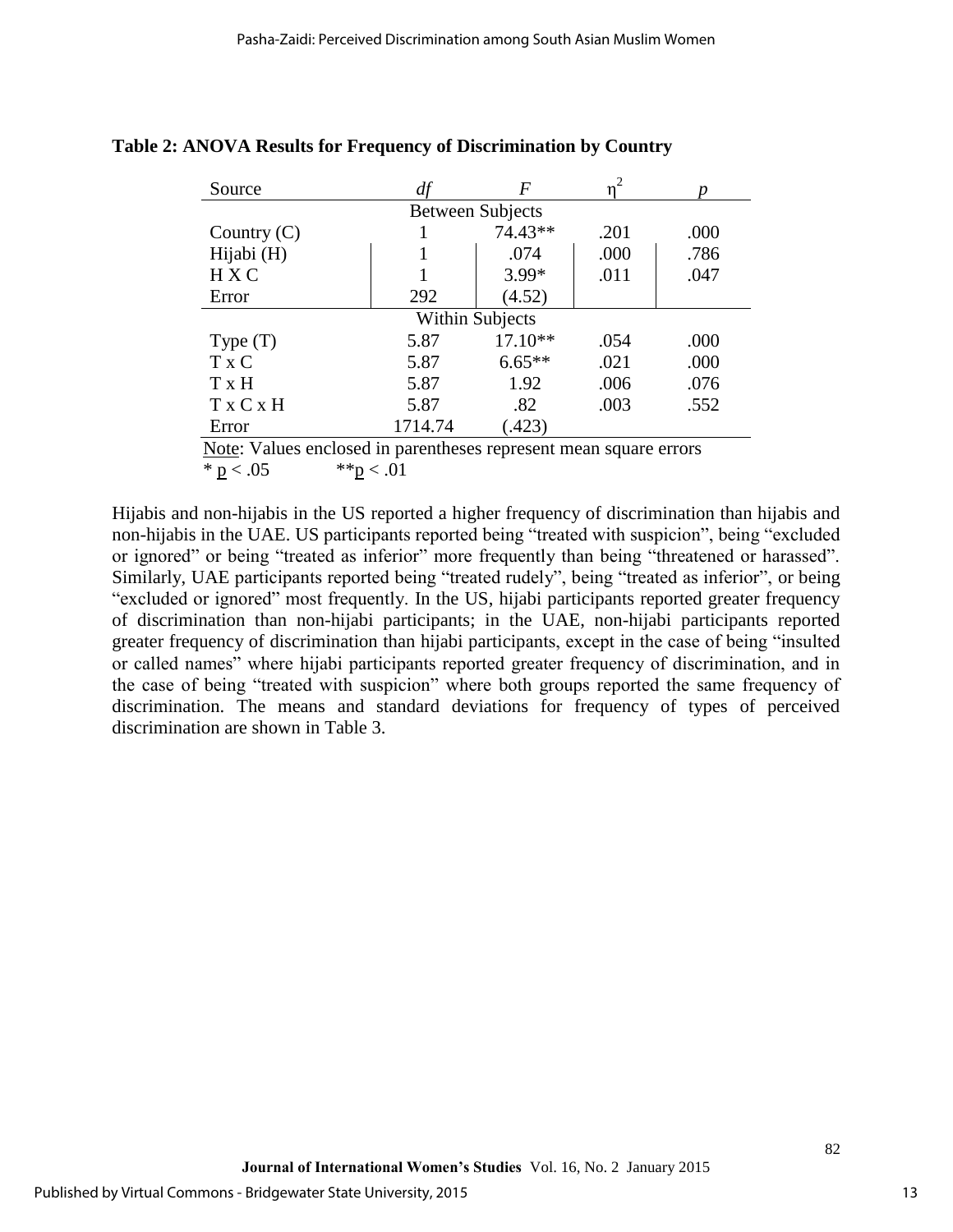| Type                     | Participants | Country    | Mean | <b>SD</b> | ${\bf N}$ |
|--------------------------|--------------|------------|------|-----------|-----------|
| <b>Treated rudely</b>    | Hijabi       | <b>US</b>  | 2.6  | 0.8       | 79        |
|                          |              | <b>UAE</b> | 1.7  | 1.1       | 65        |
|                          | Non-hijabi   | <b>US</b>  | 2.4  | 0.8       | 101       |
|                          |              | <b>UAE</b> | 1.9  | 1.1       | 51        |
| Treated disrespectfully  | Hijabi       | <b>US</b>  | 2.5  | 0.8       | 79        |
|                          |              | <b>UAE</b> | 1.6  | 1.0       | 65        |
|                          | Non-hijabi   | <b>US</b>  | 2.4  | 0.8       | 101       |
|                          |              | <b>UAE</b> | 1.8  | 1.0       | 51        |
| Receive poor service     | Hijabi       | <b>US</b>  | 2.5  | 0.9       | 79        |
|                          |              | <b>UAE</b> | 1.6  | 0.9       | 65        |
|                          | Non-hijabi   | <b>US</b>  | 2.3  | 0.8       | 101       |
|                          |              | <b>UAE</b> | 1.9  | 0.9       | 51        |
| Treated as inferior      | Hijabi       | <b>US</b>  | 2.7  | 0.9       | 79        |
|                          |              | <b>UAE</b> | 1.7  | 1.0       | 65        |
|                          | Non-hijabi   | <b>US</b>  | 2.5  | 0.9       | 101       |
|                          |              | <b>UAE</b> | 1.9  | 1.0       | 51        |
| Insulted or called names | Hijabi       | <b>US</b>  | 2.4  | 1.0       | 79        |
|                          |              | <b>UAE</b> | 1.6  | 1.0       | 65        |
|                          | Non-hijabi   | <b>US</b>  | 2.1  | 0.9       | 101       |
|                          |              | <b>UAE</b> | 1.5  | 0.9       | 51        |
| Threatened or harassed   | Hijabi       | <b>US</b>  | 2.2  | 0.8       | 79        |
|                          |              | <b>UAE</b> | 1.4  | 0.9       | 65        |
|                          | Non-hijabi   | <b>US</b>  | 2.1  | 0.9       | 101       |
|                          |              | <b>UAE</b> | 1.6  | 0.9       | 51        |
| Treated with suspicion   | Hijabi       | <b>US</b>  | 3.1  | 0.9       | 79        |
|                          |              | <b>UAE</b> | 1.7  | 1.1       | 65        |
|                          | Non-hijabi   | U.S        | 2.7  | 1.2       | 101       |
|                          |              | <b>UAE</b> | 1.7  | 1.0       | 51        |
| Excluded or ignored      | Hijabi       | <b>US</b>  | 2.7  | 1.0       | 79        |
|                          |              | <b>UAE</b> | 1.7  | 1.0       | 65        |
|                          | Non-hijabi   | <b>US</b>  | 2.5  | 0.9       | 101       |
|                          |              | <b>UAE</b> | 1.8  | 0.9       | 51        |

# **Table 3: Descriptive Statistics for the Frequency of Types of Perceived Discrimination by South Asian Muslim Women by US and UAE**

# *Sources of Perceived Discrimination*

Another mixed ANOVA was conducted to determine if there was a significant difference in the sources of discrimination against South Asian Muslim women in the US and the UAE and between those who wear a hijab and those who do not. Analysis of between groups effects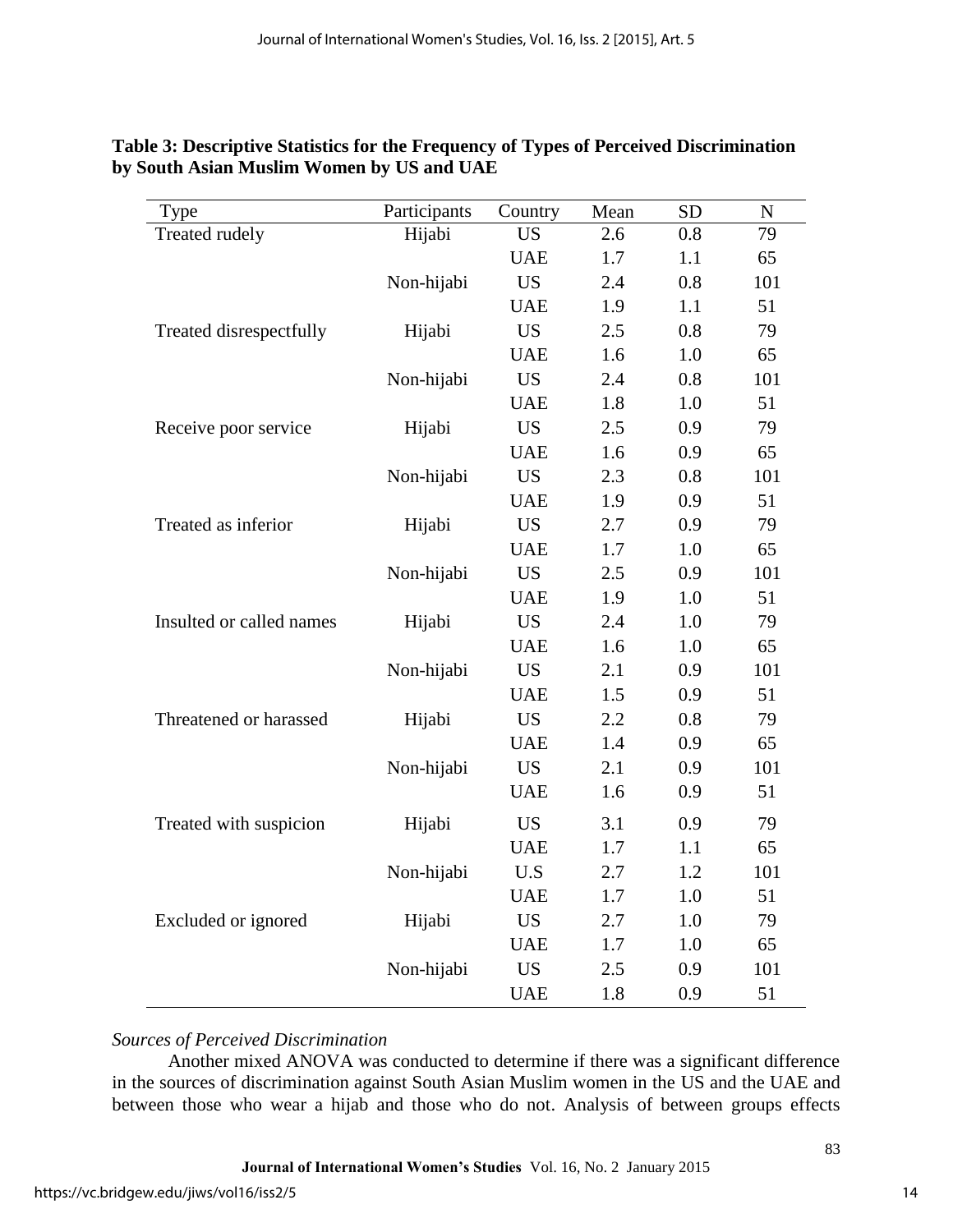revealed a significant main effect of country of residence,  $F(1, 299) = 30.25$ ,  $p < .001$ ,  $p2 =$ .091. Within groups effects revealed a significant main effect of source of discrimination, *F*   $(3.96, 1184.42) = 18.74, p < .001, \eta2 = .057$ , as well as a significant interaction effect of source of discrimination and country of residence, *F* (3.96, 1184.42) = 4.26,  $p < .01$ ,  $p = .013$ , and a significant interaction effect of source of discrimination with country of residence and personal hijab status, *F* (3.96, 1184.42) = 3.57,  $p < 0.01$ ,  $p = 0.011$ . Table 4 shows the ANOVA results for sources of perceived discrimination.

| Source                  | df      | F         |      |      |  |  |
|-------------------------|---------|-----------|------|------|--|--|
| <b>Between Subjects</b> |         |           |      |      |  |  |
| Country $(C)$           |         | $30.25**$ | .091 | .000 |  |  |
| Hijabi (H)              |         | .32       | .001 | .570 |  |  |
| <b>HXC</b>              |         | 2.09      | .006 | .150 |  |  |
| Error                   | 299     | (3.02)    |      |      |  |  |
| <b>Within Subjects</b>  |         |           |      |      |  |  |
| Source $(S)$            | 3.96    | 18.74**   | .057 | .000 |  |  |
| $S \times C$            | 3.96    | $4.26**$  | .013 | .002 |  |  |
| S X H                   | 3.96    | 1.98      | .006 | .096 |  |  |
| SXCXH                   | 3.96    | $3.57**$  | .011 | .007 |  |  |
| Error                   | 1184.42 | .626)     |      |      |  |  |

| Table 4: ANOVA Results for Sources of Discrimination by Country and by Hijabi |  |  |  |  |
|-------------------------------------------------------------------------------|--|--|--|--|
|-------------------------------------------------------------------------------|--|--|--|--|

In the US, participants indicated that they were most likely to face discrimination from strangers, followed by other Muslims or other South Asians and least likely to face discrimination from colleagues or neighbors. In the UAE, participants indicated that they were most likely to face discrimination from other South Asians, followed by strangers or other Muslims and least likely to face discrimination from neighbors or service people. In the US, hijabis reported more discrimination from service people and strangers, whereas non-hijabis reported more discrimination from other Muslims and other South Asians. There was no difference in reported discrimination from colleagues or neighbors among hijabis and non-hijabis in the US. In the UAE, non-hijabis reported more discrimination than hijabis from neighbors, service people, strangers, other Muslims and other South Asians. There was no difference in reported discrimination from colleagues among hijabis and non-hijabis in the UAE. The means and standard deviations for sources of perceived discrimination are shown in Table 5.

Note: Values enclosed in parentheses represent mean square errors \* p < .05  $*$  \* p < .01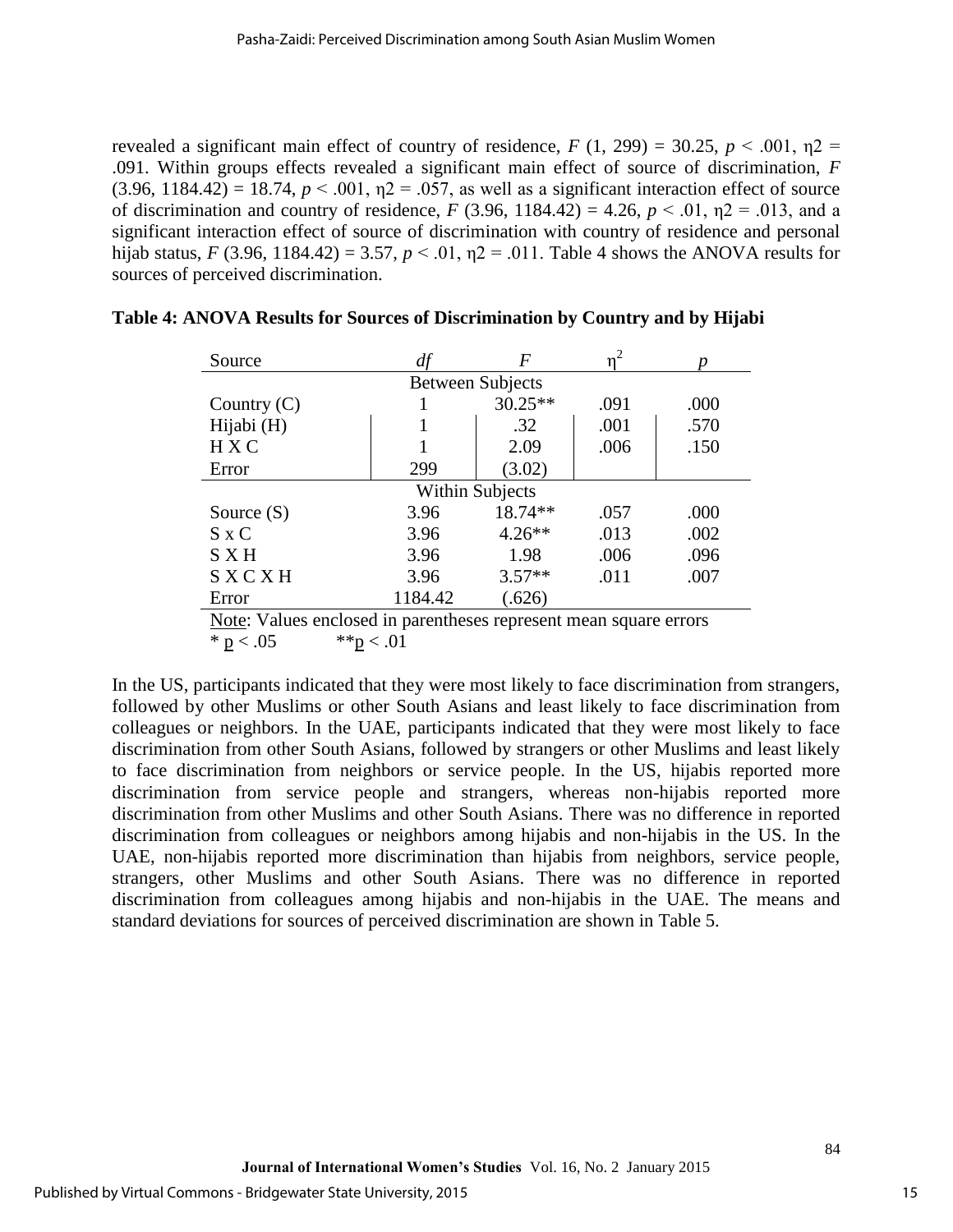| Source                    | Country    | Participants | Mean | <b>SD</b> | $\boldsymbol{N}$ |
|---------------------------|------------|--------------|------|-----------|------------------|
| Colleagues                | <b>US</b>  | Hijabi       | 1.9  | 0.9       | 78               |
|                           |            | Non-hijabi   | 1.9  | 1.0       | 106              |
|                           | <b>UAE</b> | Hijabi       | 1.7  | 1.0       | 72               |
|                           |            | Non-hijabi   | 1.7  | 1.1       | 47               |
| Neighbors                 | <b>US</b>  | Hijabi       | 1.9  | 0.9       | 78               |
|                           |            | Non-hijabi   | 1.9  | 0.9       | 106              |
|                           | <b>UAE</b> | Hijabi       | 1.4  | 0.8       | 72               |
|                           |            | Non-hijabi   | 1.5  | 0.9       | 47               |
| Service people            | <b>US</b>  | Hijabi       | 2.2  | 1.0       | 78               |
|                           |            | Non-hijabi   | 2.0  | 0.9       | 106              |
|                           | <b>UAE</b> | Hijabi       | 1.4  | 0.9       | 72               |
|                           |            | Non-hijabi   | 1.7  | 1.0       | 47               |
| <b>Strangers</b>          | <b>US</b>  | Hijabi       | 2.7  | 0.9       | 78               |
|                           |            | Non-hijabi   | 2.3  | 1.0       | 106              |
|                           | <b>UAE</b> | Hijabi       | 1.7  | 1.0       | 72               |
|                           |            | Non-hijabi   | 2.0  | 1.0       | 47               |
| <b>Other Muslims</b>      | <b>US</b>  | Hijabi       | 2.1  | 1.0       | 78               |
|                           |            | Non-hijabi   | 2.4  | 1.0       | 106              |
|                           | <b>UAE</b> | Hijabi       | 1.6  | 1.0       | 72               |
|                           |            | Non-hijabi   | 1.9  | 0.9       | 47               |
| <b>Other South Asians</b> | <b>US</b>  | Hijabi       | 2.2  | 1.0       | 78               |
|                           |            | Non-hijabi   | 2.3  | 0.9       | 106              |
|                           | <b>UAE</b> | Hijabi       | 1.8  | 1.1       | 72               |
|                           |            | Non-hijabi   | 2.0  | 1.0       | 47               |

# **Table 5: Descriptive Statistics for the Sources of Perceived Discrimination Reported by South Asian Muslim Women by U.S and UAE**

# *Intensity of Perceived Discrimination*

A mixed ANOVA was also conducted to test for significant differences between the places where participants felt the greatest intensity of discrimination (Table 6). Between groups effects showed a significant main effect of country of residence,  $F(1, 289) = 27.41$ ,  $p < .001$ ,  $p<sup>2</sup>$ = .085, as well as a significant interaction effect of personal hijab status and country of residence, *F* (1, 289) = 9.26,  $p = .01$ ,  $\eta^2 = .021$ . Within groups effects showed a significant main effect of intensity of discrimination, *F* (3.93, 1136.97) = 17.30, *p* < .001,  $\eta^2$  = .055, as well as a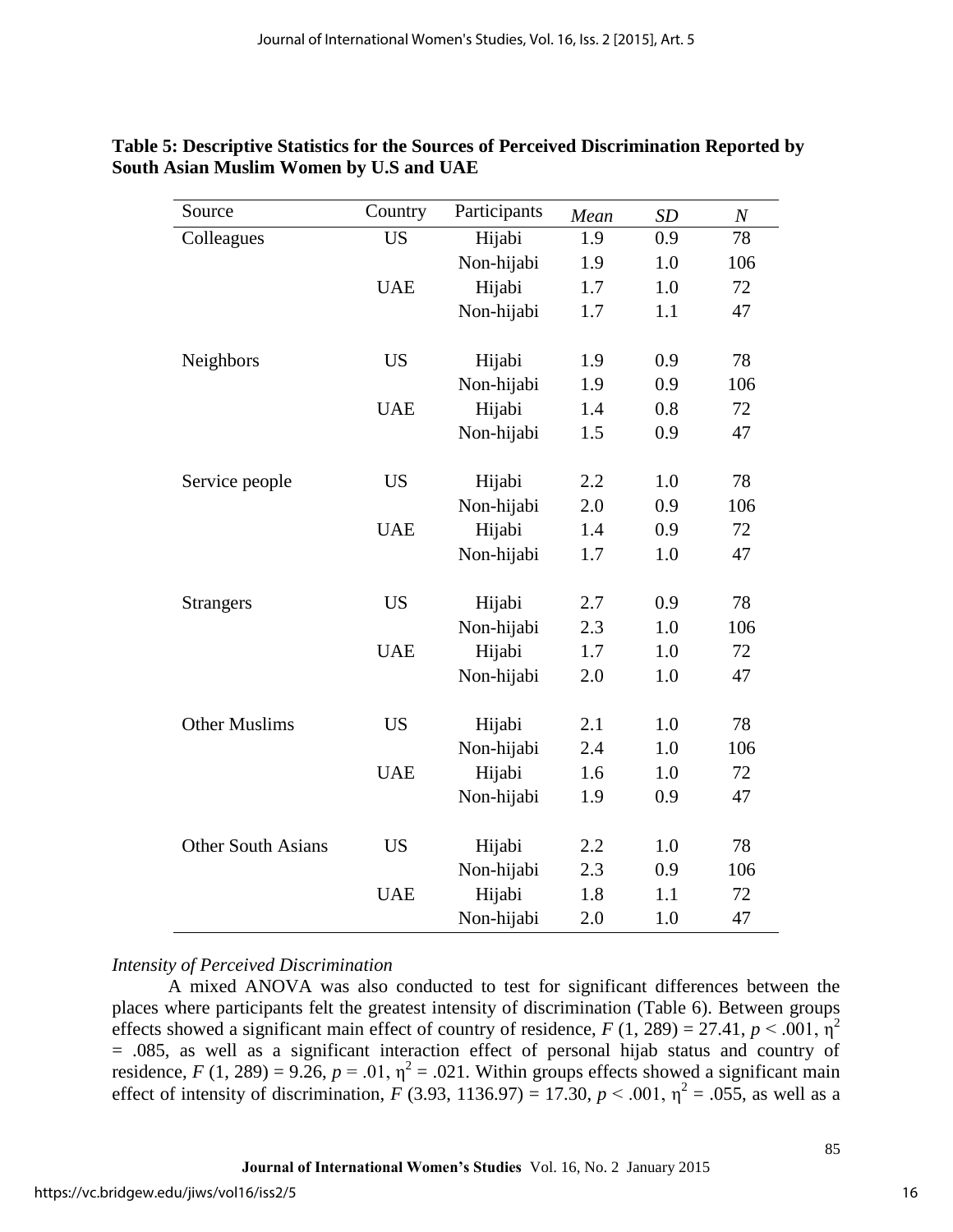significant interaction effect of intensity of discrimination and country of residence, *F* (3.93, 1136.97) = 2.64,  $p < .05$ ,  $\eta^2 = .008$  and a significant interaction effect of intensity of discrimination and personal hijab status, *F* (3.93, 1136.97) = 5.93, *p* < .001,  $\eta^2$  = .019. Table 6 shows the ANOVA results for intensity of discrimination at various places.

| Source                                                            |         | F                       |      |      |  |  |
|-------------------------------------------------------------------|---------|-------------------------|------|------|--|--|
|                                                                   |         | <b>Between Subjects</b> |      |      |  |  |
| Country $(C)$                                                     |         | 27.41**                 | .085 | .000 |  |  |
| Hijabi (H)                                                        |         | .02                     | .000 | .903 |  |  |
| <b>HXC</b>                                                        |         | $9.26*$                 | .021 | .010 |  |  |
| Error                                                             | 289     | (1.39)                  |      |      |  |  |
| <b>Within Subjects</b>                                            |         |                         |      |      |  |  |
| Intensity $(I)$                                                   | 3.93    | $17.30**$               | .055 | .000 |  |  |
| $I \times C$                                                      | 3.93    | $2.64*$                 | .008 | .034 |  |  |
| <b>IXH</b>                                                        | 3.93    | 5.93**                  | .019 | .000 |  |  |
| <b>IXCXH</b>                                                      | 3.93    | 2.19                    | .007 | .070 |  |  |
| Error                                                             | 1136.97 | (.404)                  |      |      |  |  |
| Note: Values enclosed in parentheses represent mean square errors |         |                         |      |      |  |  |

# **Table 6: ANOVA Results for the Intensity of Perceived Discrimination Reported at Various Places by Country and by Participant Hijab Status**

\*  $p < .05$  \*\* $p < .01$ 

Participants in the US reported greater intensity of discrimination than participants in the UAE. Both the US and UAE participants reported feeling the greatest intensity of discrimination "at work", but in the US, hijabis felt more intense discrimination than non-hijabis in all the places listed. The only exception was "at Muslim gatherings" where non-hijabis in the US reported more intensity of discrimination. In the UAE, on the other hand, non-hijabis reported more intensity of discrimination. The only exception was "at work" where hijabis in the UAE felt more intense discrimination. The means and standard deviations for intensity of perceived discrimination are shown in Table 7.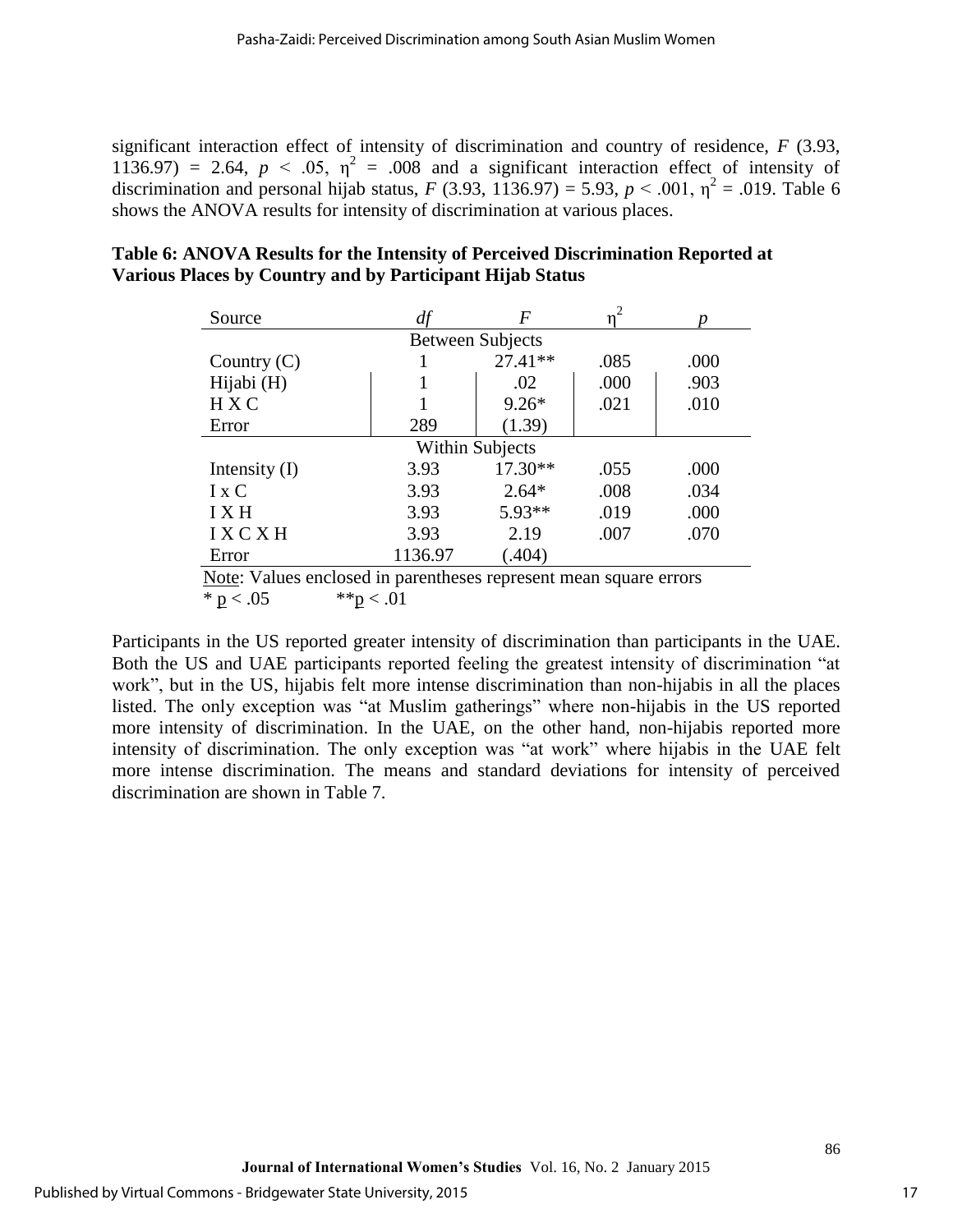| Place                  | Participants | Country    | Mean | SD  | $\boldsymbol{N}$ |
|------------------------|--------------|------------|------|-----|------------------|
| At work                | Hijabi       | <b>US</b>  | 1.9  | 0.8 | 77               |
|                        |              | <b>UAE</b> | 1.6  | 0.9 | 63               |
|                        | Non-hijabi   | <b>US</b>  | 1.7  | 0.9 | 108              |
|                        |              | <b>UAE</b> | 1.5  | 0.8 | 45               |
| In your neighborhood   | Hijabi       | <b>US</b>  | 1.8  | 0.8 | 77               |
|                        |              | <b>UAE</b> | 1.3  | 0.5 | 63               |
|                        | Non-hijabi   | <b>US</b>  | 1.5  | 0.7 | 108              |
|                        |              | <b>UAE</b> | 1.4  | 0.6 | 45               |
| At the store           | Hijabi       | <b>US</b>  | 1.9  | 0.9 | 77               |
|                        |              | <b>UAE</b> | 1.1  | 0.4 | 63               |
|                        | Non-hijabi   | <b>US</b>  | 1.6  | 0.7 | 108              |
|                        |              | <b>UAE</b> | 1.4  | 0.7 | 45               |
| At Muslim gatherings   | Hijabi       | <b>US</b>  | 1.6  | 0.7 | 77               |
|                        |              | <b>UAE</b> | 1.2  | 0.5 | 63               |
|                        | Non-hijabi   | <b>US</b>  | 1.8  | 1.0 | 108              |
|                        |              | <b>UAE</b> | 1.6  | 0.9 | 45               |
| At the park            | Hijabi       | <b>US</b>  | 1.6  | 0.7 | 77               |
|                        |              | <b>UAE</b> | 1.2  | 0.4 | 63               |
|                        | Non-hijabi   | <b>US</b>  | 1.3  | 0.6 | 108              |
|                        |              | <b>UAE</b> | 1.4  | 0.7 | 45               |
| At the doctor's office | Hijabi       | <b>US</b>  | 1.4  | 0.7 | $77 \,$          |
|                        |              | <b>UAE</b> | 1.1  | 0.4 | 63               |
|                        | Non-hijabi   | <b>US</b>  | 1.3  | 0.6 | 108              |
|                        |              | <b>UAE</b> | 1.2  | 0.5 | 45               |

# **Table 7: Descriptive Statistics for the Intensity of Perceived Discrimination Reported at Various Places by South Asian Muslim Women by US and UAE**

#### **Discussion**

Muslim women in the present study, regardless of their personal hijab status, perceived more discrimination in the US than in the UAE. Participants in the US sample reported more frequency and intensity of discrimination and a greater awareness of belonging to a discriminated group than participants in the UAE sample. They also reported that the greatest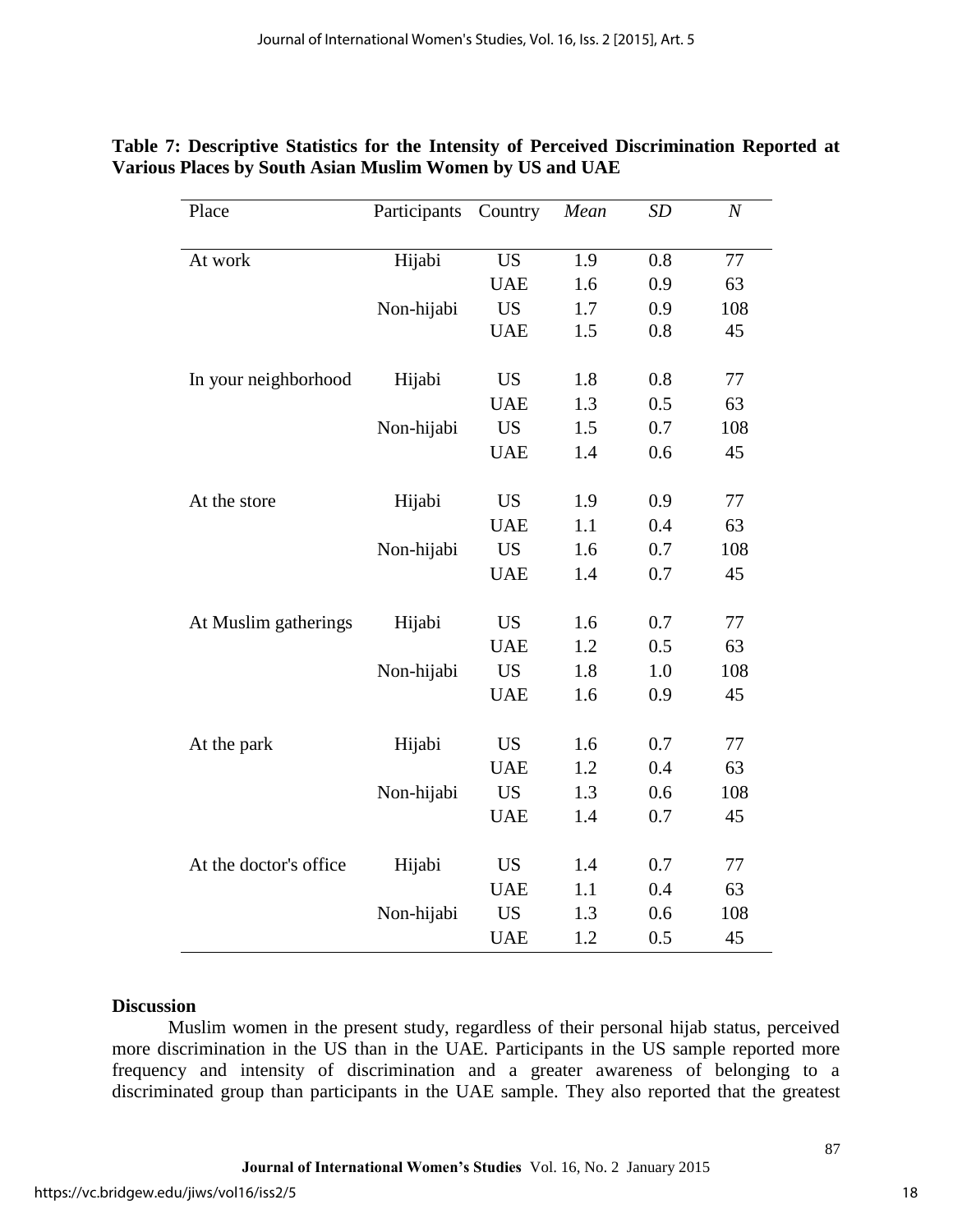reason for discrimination in the US was religion, followed by race or color, and ethnicity. In the UAE, on the other hand, the greatest reason for discrimination was reported to be nationality, followed by ethnicity, language, and race or color.

In the UAE, as one's passport has a direct relation to the employment package that an expatriate receives, the perception of participants in the present study that nationality forms the basis of the greatest degree of discrimination in the UAE is supported by existing information on the labor market conditions of expatriate workers in the region. Among the US participants, the suggestion that Muslim women feel their religion provides the greatest degree of discrimination is also supported by extant literature. A plethora of media reports and scholarly articles have focused on the issue of hijab, for example, as a marker of "otherness" in Western societies (Gole, 2003; Ruby, 2006; Droogsma, 2007) and a great deal of emphasis has been given to the rise of Islamophobia in Western countries due to the association of the religion with terrorist activities committed in the name of Islam (Read, 2007). Despite the international makeup of the population in the UAE, it is inherently an Islamic mainstream context and so, in keeping with the Contact Hypothesis (Allport, 1954), the tendency to make a negative association may be lessened. Thus, the findings in the present study reaffirm existing notions.

There were also significant differences in the frequency, source, and intensity of perceived discrimination in both the US and the UAE sample. US participants reported being "treated with suspicion" or being "excluded or ignored" more frequently than being "threatened or harassed" whereas UAE participants reported being "treated rudely" or "treated as inferior" most frequently. These results confirm previous findings regarding the subtle type of discrimination that Muslim women have reported (Jasperse, 2009; Sellers, Copeland-Linder, & L'Heureux Lewis, 2006; Butcher, Spoonley, & Trlin, 2006). In the current study as well, Muslim women in both the US and the UAE sample reported a more subtle form of discrimination through social exclusion or disrespect rather than direct harassment.

US participants indicated that they were most likely to face discrimination from strangers, followed by other Muslims or other South Asians and least likely to face discrimination from colleagues or neighbors. In the UAE, participants indicated that they were most likely to face discrimination from other South Asians, followed by strangers or other Muslims, and least likely to face discrimination from neighbors or service people. The high rating of strangers and the low rating of neighbors as sources of discrimination are consistent with previous research (Jasperse, 2009; Carter, 2008; Dovidio, Gaerner, & Kawakam, 2003) as well as the Contact Hypothesis (Allport, 1954). The findings also support prior research indicating that group discrimination is more salient than individual discrimination (Moghaddam, Stalkin & Hutcheson, 1997, as cited in Andre, Dronkers, & Fleishmann, 2010; Postmes, Branscombe, Spears, & Young, 1999) and that one may influence the other.

## *Perceived Discrimination within the Community*

The interesting part about these results is the high rating of South Asians and Muslims as sources of discrimination in both the US and the UAE. Khattab, Johnston, Modood, and Sirkeci (2011) noted the existence of an ethnic bias in the class structure of South Asians in Britain. As a transnational community, South Asians continue to struggle with the effects of the dissolution of one nation, India, into three rival nations (India, Pakistan, and Bangladesh) which claim a difference in social identities based on religion and racial composition. Ethnicity and religion have formed the basis of numerous violent clashes between groups in South Asia, with political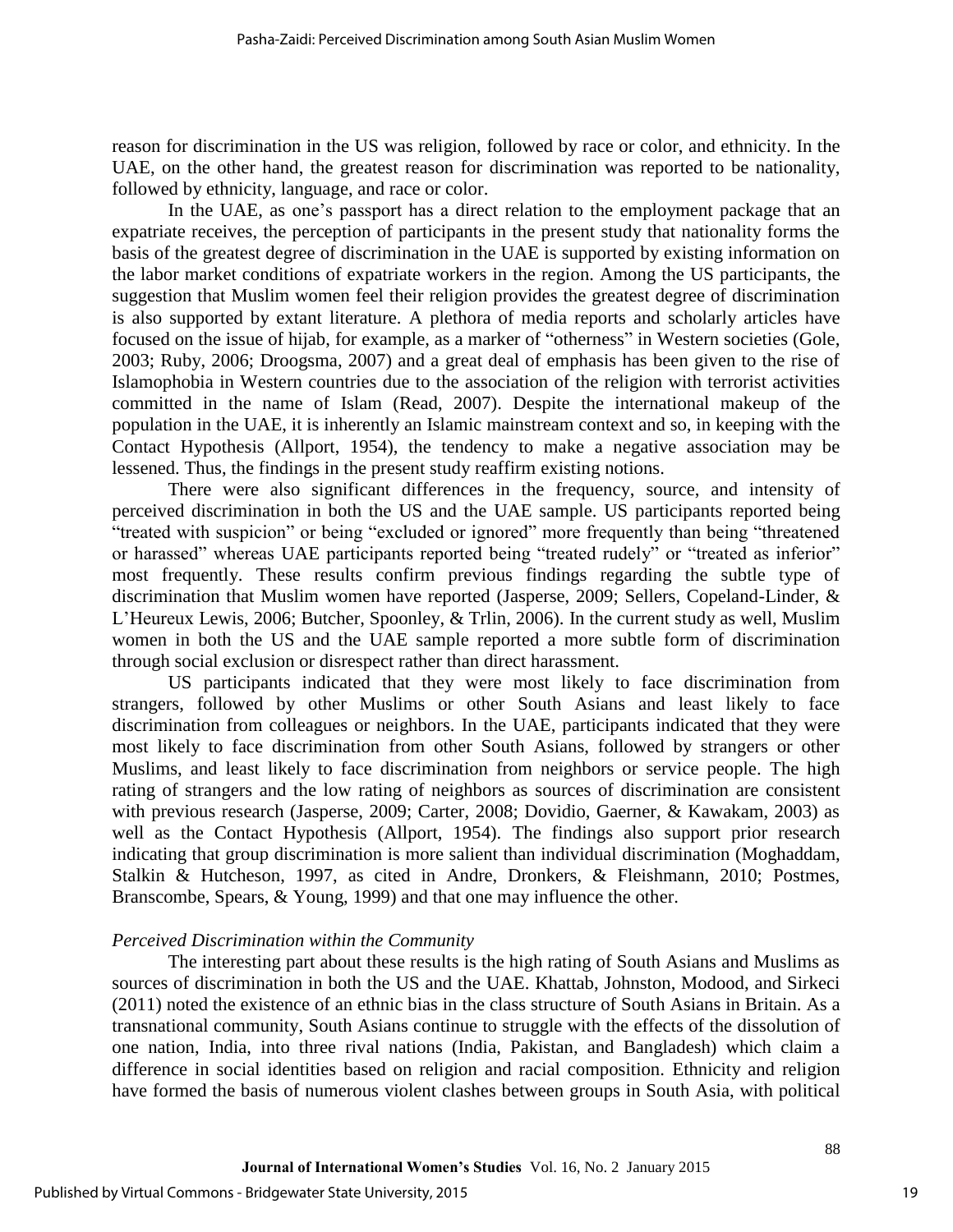movements in the three nation-states using ethno-nationalism to demand greater access to resources and power in the region (Phadnis, & Ganguly, 2001).

Added to this is the notion of a South Asian diaspora that has extended beyond national boundaries through global migration, creating minority communities that must contend with developing identities in public spaces that do not necessarily reflect the mainstream social norms of their heritage countries. This is further exacerbated by new generations of South Asians that are born and bred outside the Indian subcontinent and who may be more reflective and critical of the ethnic and religious traditions of their parents. "Such modes of 'sharpening awareness' seem to be a prominent development, in one form or another, throughout many South Asian religious communities overseas. It is a trend common to diasporas, fostered by self-reflection stimulated amongst minorities in contexts of ethnic and religious pluralism" (Vertovec, 1997). In Dwyer's study of British South Asian Muslim women (2000), participants noted that they were required to prioritize their multiple identities (British, Asian, Pakistani, Muslim) in their daily interactions, and dress was one instrument they used to construct alternative identities. Thus, Western attire that conformed to Islamic norms of modesty (shirt, trousers, and headscarf) was preferred over traditional Pakistani clothes, creating a hybrid fashion statement that expressed their multiple identities. Similarly, Ali (2008) found that dress played an important role among the increasing population of de-acculturalists in the US. However, in this case, the choice of hijab and jilbab (long overcoat) was used to reject American norms in favor of a "pure" Islamic identity.

Members of diasporas thus consciously negotiate their connections to their homeland as well as their collective and individual identities in their country of residence. In this process, the diversity and heterogeneity of the homeland is often glossed over and becomes more onedimensional, while the interplay between the home culture and the mainstream culture is given priority. As a result, outdated traditions may be kept alive in order to maintain a line of demarcation between home culture and mainstream culture. With the South Asian diaspora in the US, in particular, attempts may be made by the community to maintain the "model minority" image, which ends up endorsing a singular image of South Asians as a homogenous group. As guardians of culture and religion, South Asian women are often held responsible for upholding and passing down the spiritual, traditional, and cultural group identity (Bhatia, 2007; Dwyer, 2000). Although this burden also falls on South Asian women in their homelands, it may play a more pointed role in diasporas. "On the one hand, they have to face racial discrimination from the larger American society and prejudice as brown, minority women, but on the other hand, they have to deal with the oppression in their own communities" (Bhatia, 2007). Given these phenomena with respect to South Asian diasporas, the results of the present study provide additional evidence of the ethnic and religious struggles within South Asian Muslim communities.

The demographic profile of hijabi and non-hijabi participants showed some significant differences in terms of education, income level, and friendship preferences. Hijabis in both countries tended to prefer Muslim friends, whereas non-hijabis either preferred South Asian friends (US sample) or were divided in terms of preferences for Muslims and other South Asians regardless of their religious affiliation (UAE sample). This finding supports the notion that wearing hijab promotes a religious identity and may actually reinforce friendships that support a religious identity over a cultural one. The finding that non-hijabis in both countries indicated a greater intensity of perceived discrimination at Muslim gatherings supports existing literature on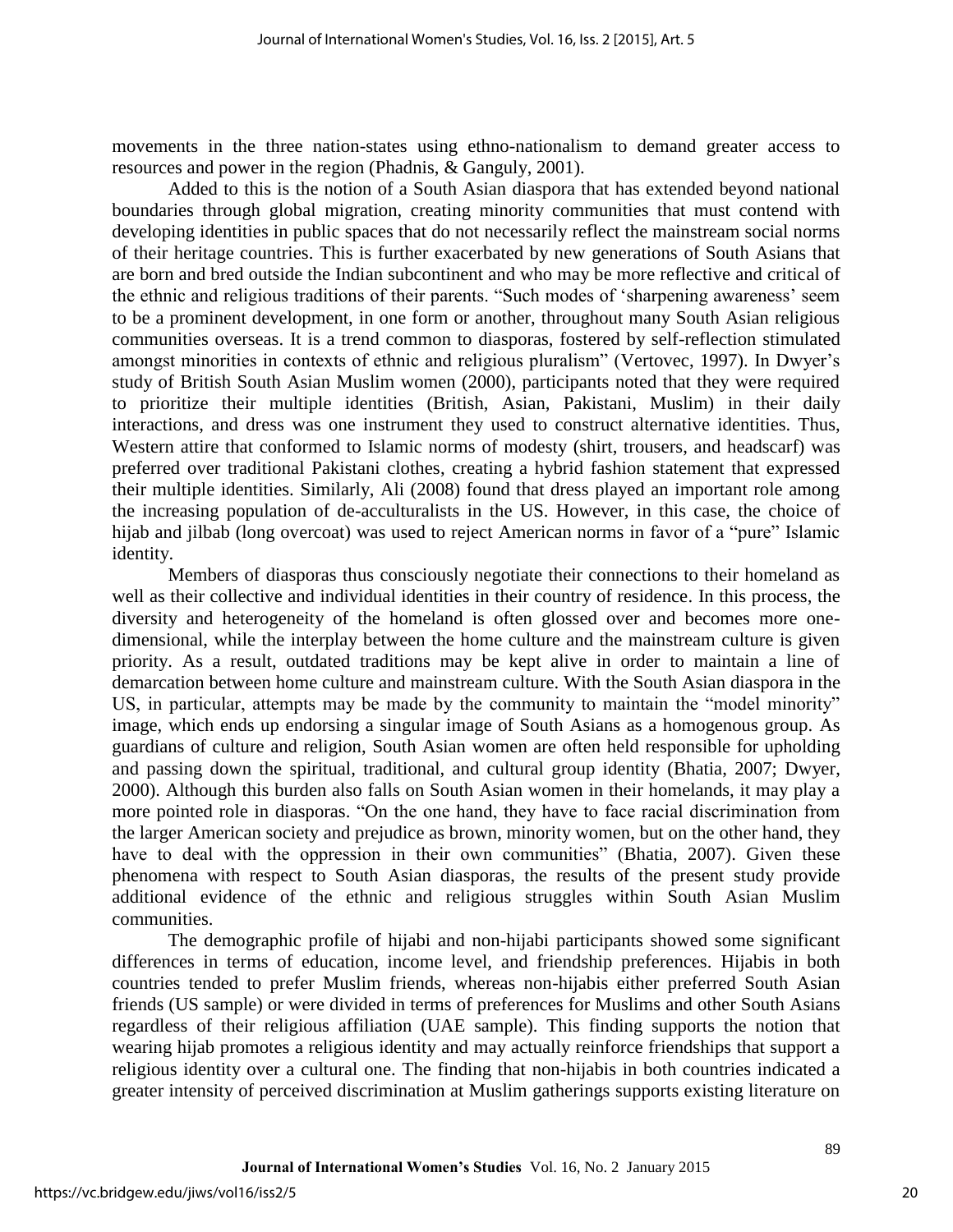the pressure within the Muslim community to conform to a dress code that more readily represents an Islamic identity (Hussein, 2007; Ho & Dreher, 2007; Ali, 2008). The income and educational level of participants may also have had an effect on the choice of friends and thus an effect on the level of perceived discrimination. However, the current study did not focus on these areas, so future research may want to delve further into the implications of these factors and how they may affect group processes and perceived discrimination within South Asian and Muslim communities.

From a mental health perspective, the perception that a great deal of discrimination comes from within Muslim and South Asian communities can perhaps lessen the positive impact that ethnic identity may otherwise have as a buffer against perceived discrimination from outside sources (Mossakowski, 2003). Although this aspect was not explored in the current study, it is an important consideration for future research. As the participants in the present study felt most comfortable socializing with Muslims or other South Asians, further research may want to study how intragroup discrimination affects the mental and physical well-being of minority populations.

#### *Intensity of Discrimination*

With regard to intensity of discrimination, both US and UAE participants reported feeling the greatest intensity of discrimination at work, with hijabis reporting greater intensity of discrimination than non-hijabis. The extant literature on hijab and the American workplace supports these findings. Ghumman and Ryan (2013), for example, found evidence of formal and interpersonal discrimination against hijabis in the workplace, especially in organizations with less diversity among employees. Reeves, Kinney, and Azam (2012) noted that hijabis perceived greater intolerance and less employment opportunities in healthcare professions, which supports Ghumman and Jackson's (2010) study that hijabis have lower expectations of receiving job offers than non-hijabis. Less research, however, has been done on hijab and employability in Islamic contexts. Pasha-Zaidi, Masson, and Pennington (2014) noted a tendency for group cohesion in terms of hijabis' and non-hijabis' perceptions of employability in the UAE. Even though hijabis in the UAE may consider that women wearing hijab are more employable, they may still perceive greater discrimination within the work environment. As the UAE's international population is greatly based on residency obtained through employment (Mellahi & Forstenlechner, 2011), it is plausible that the work environment is more reflective of Western ideals which may place hijabis at a disadvantage. More research needs to be done to better understand the relationship between hijab and employment in Muslim contexts.

Although non-hijabis may feel less discrimination at work in the UAE, they reported greater intensity of discrimination in all other places studied. This may be a reflection of the Islamic mainstream context in the UAE where hijab is valued in social spaces. This is further demonstrated among the US participants where the one place that non-hijabis felt a greater intensity of discrimination than hijabis was in Muslim gatherings. As hijab is often used as a litmus test of faith within Muslim communities with hijabis gaining greater prestige, it is not surprising that Muslim women who do not adhere to the headscarf in public spaces feel discrimination in social situations within Muslim contexts (Siddiqui, 2013). Interestingly, despite the negative media coverage of hijab, the headscarf is also paradoxically used by Western media to represent what "real" Muslims look like, thus propagating additional messages about the validity of hijab as the marker of authenticity for Muslim women. As increased attention is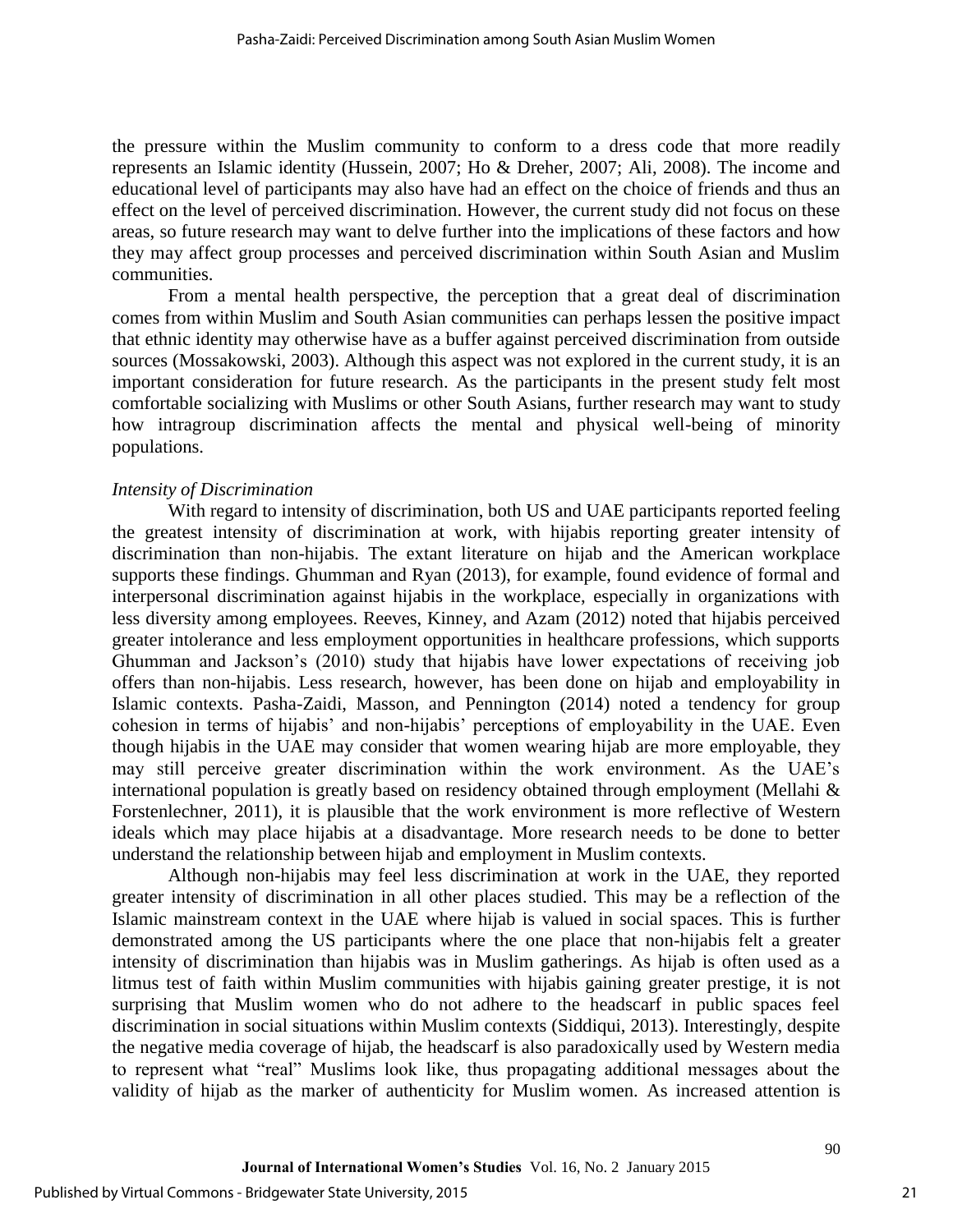drawn to the difficulties and discrimination that hijabis face in Western countries, their status goes up in Muslim communities for their courage to face anti-Islamic sentiment. "This is true and deserves recognition. But this is difficult to do without implying that non-hijabis are somehow lacking in courage…Refusing to wear hijab in a community where it is fast becoming a symbol of cultural loyalty can require courage, too, especially if there is strong family pressure to do so" (Hussein, 2007, pg. 13).

#### *Perceived Discrimination Overall*

Although there was a statistically significant difference in perceived discrimination between US and UAE participants in the current study, it is important to note that both sets of participants reported relatively low levels of perceived discrimination overall. This is consistent with findings by Jasperse (2009) wherein Muslim women in New Zealand also reported "'rarely' experiencing religious discrimination" (p. 46). Among US participants, the relatively low level of perceived discrimination may have been related to the "salad bowl" concept of American society wherein sociocultural differences among residents are expected and there is legal recourse for reporting discriminatory acts (Thompson, 2002; Staver, 2000; Chung & Miller, 2011).

In the UAE, on the other hand, the low level of perceived discrimination may have been a reflection of the socio-economic class of the participants. Vora (2008) described the flexibility of social identities among middle class Indians in Dubai when discussing racial discrimination in the country. "The constant slippage between 'we' and 'they'… indicated that while there were certain modes of shared identity, middle-class Indians perpetuated some of the very stereotypes about Indians that they did not like. In doing so, they removed themselves from the production of a system in which Indians get lower salaries and less respect…Thus, the necessity to distinguish among Indians was just as strong as the necessity to identify with them" (p. 392). By differentiating themselves along economic lines within their cultural group, perceptions of perceived discrimination among South Asians in the UAE may have been influenced by their conscious or unconscious association with middle and upper class expatriates, thereby sheltering them from the blatant discrimination directed at South Asians in the lower classes (Vora, 2008). Thus, it is possible that research conducted with lower class South Asians in the UAE would yield different results. Further research on discrimination within Muslim and South Asian groups is needed to understand the processes involved in this context.

#### *Limitations*

As the current study used a quantitative methodology, many questions related to the reasoning and cognitive processes of participants regarding hijab and social interactions within their groups are left for future research. Although the research attempted to limit variability due to cultural and religious factors, variances due to the social class of participants and their status as immigrants in the US versus expatriates in the UAE may account for some of the differences in their perceptions of discrimination. Also, there are inherent limitations in the use of online instruments, such as the inability to verify the demographic characteristics of participants and the exclusion of participants who may not be comfortable with the technology. However, given the goal of the research to elicit responses from two different countries, an online instrument was the most effective choice as it allowed for quicker response time and reduced paper and mailing costs (Dillman, 2000). Specific language in the online tool was used in the instructions as well as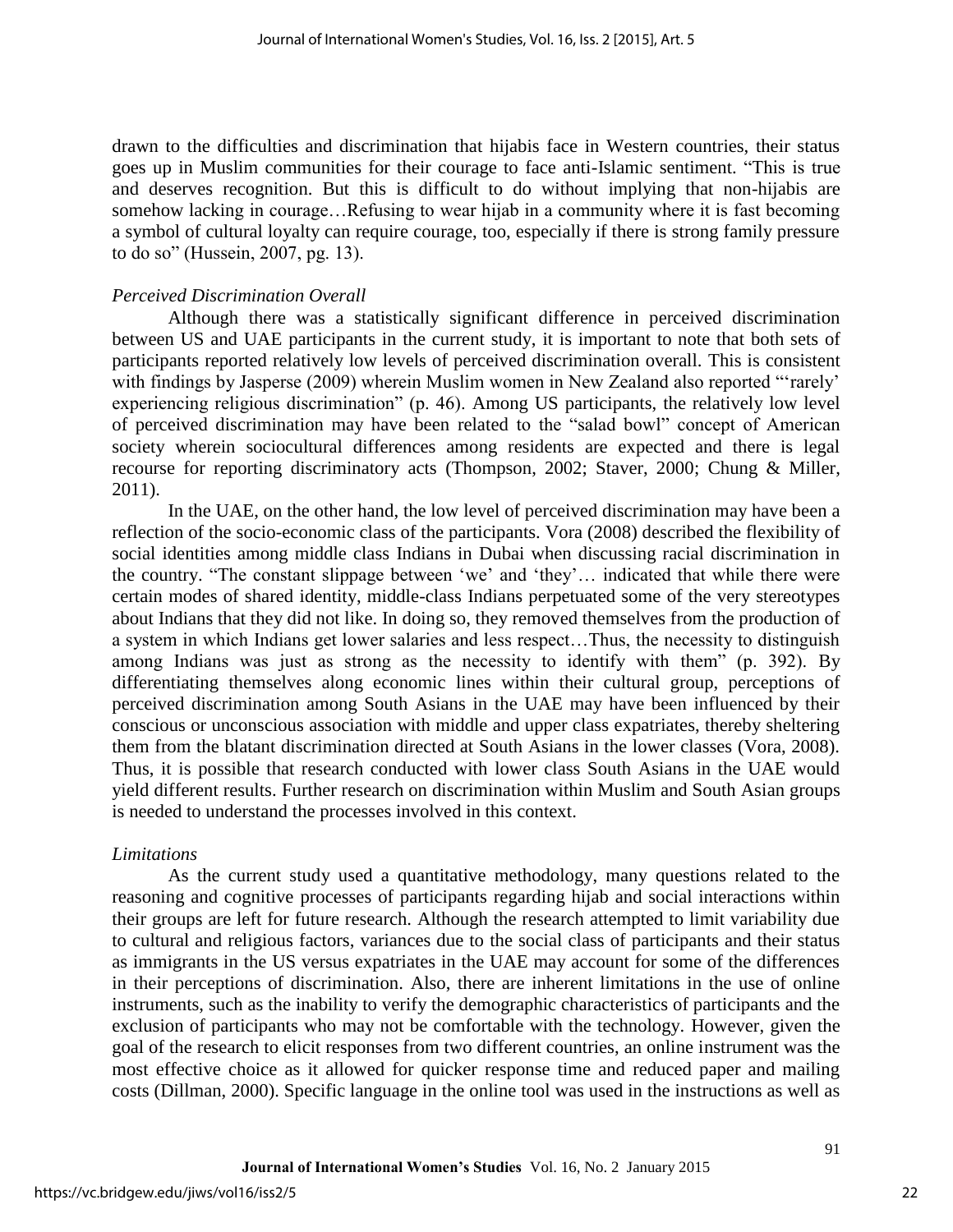the survey questions to guide participants to provide accurate demographic data, and the snowballing technique where acquaintances were asked to forward emails to participants who fit the demographic profile was utilized to address this limitation.

## **Conclusion**

Research has shown that perceived discrimination has a negative effect on physical and mental health (Pascoe & Richman, 2009). As such, it is important to understand the characteristics of perceived discrimination among stigmatized populations in different parts of the world, including the frequency, intensity and sources of discrimination. The present study adds to the existing literature by providing the perspectives of South Asian Muslim women in two mainstream contexts—a Western secular one and a modernized Islamic one. In doing so, it highlights the importance of intergroup and intragroup relationships as catalysts in the facilitation of perceived discrimination.

Combatting perceived discrimination between and within groups requires the creation and sustainability of relationships which are based on trust and mutual respect. Continued interfaith dialogue through community centers and university groups can build bridges to create more understanding between Muslims and non-Muslims in the US. The same strategy may be applied through expatriate social groups in the UAE. Having opportunities to meet with others who share common values and interests may result in more cohesive groups. Meet-Ups, which are online platforms to encourage group development and social interaction, have become increasingly popular and may provide one avenue for such ventures. The challenge, however, lies in developing ways to lessen intragroup discrimination within South Asian communities. One way of increasing group cohesiveness is by emphasizing commonalities and downplaying differences. As the onus for alleviating intragroup discrimination lies with the individuals that make up the groups, it will be interesting to see how the evolving cultural landscape influences this phenomenon in the South Asian diasporas.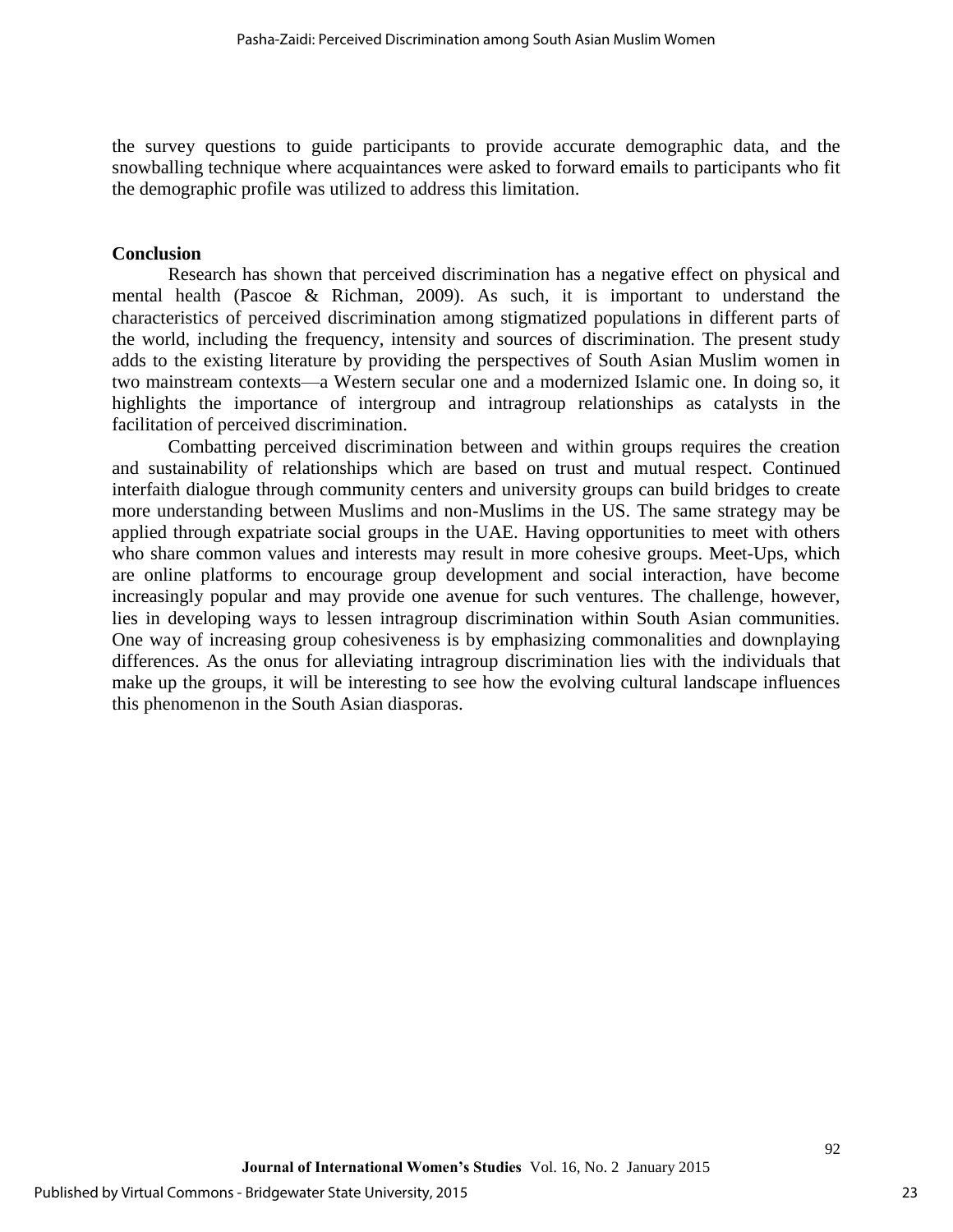## **References**

- Ajrouch, K. J. (2007). Global contexts and the veil: Muslim integration in the United States and France. *Sociology of Religion, 68*(3), 321-325.
- Aartun, A. L. (2002). The political economy of the United Arab Emirates: an analysis of the UAE as an oil rentier state. (Thesis) University of Oslo.
- Ali, S. (2008). Understanding acculturation among second-generation South Asian Muslims in the United States. *Contributions to Indian Sociology, 42*(3), 383-411.
- ---. (2011). Going and coming and going again: Second-generation migrants in Dubai. *Mobilities, 6,* 553-568.
- Allport, G. (1954). *The nature of prejudice.* Cambridge, MA: Addison-Wesley.
- Almeida, R. (2005). Asian Indian families. *Ethnicity and family therapy*, 377-394.
- Andre, S., Dronkers, J., & Fleishmann, F. (2010). Perceptions of in-group discrimination by first and second generation immigrants from different countries of origin in EU memberstates. Unpublished manuscript, Maastricht University, [Maastricht,](http://en.wikipedia.org/wiki/Maastricht) The Netherlands
- Awad, G. H. (2010). The impact of acculturation and religious identification on perceived discrimination for Arab/Middle Eastern Americans*. Cultural Diversity and Ethnic Minority Psychology, 16,* 59-67.
- Banks, J. A. (2008). Diversity, group identity, and citizenship education in a global age. *Educational researcher, 37*(3), 129-139.
- Bhatia, S. (2007). *American karma: Race, culture, and identity in the Indian diaspora.* NYU Press.
- Brettell, C. (2005). Voluntary organizations, social capital, and the social incorporation of Asian Indian immigrants in the Dallas-Fort worth metroplex. *Anthropological Quarterly, 78*(4), 853-882.
- Bruß, J. (2008). Experiences of discrimination reported by Turkish, Moroccan and Bangladeshi Muslims in three European cities. *Journal of Ethnic and Migration Studies,* 34(6), 875- 894.
- Burgess, S., Wilson, D., & Lupton, R. (2005). Parallel lives? Ethnic segregation in schools and neighbourhoods. *Urban Studies, 42*(7), 1027-1056.
- Butcher, A., Spoonley, P., & Trlin, A. (2006). *Being accepted: The experience of discrimination and social exclusion by immigrants and refugees in New Zealand*. New Settlers Programme Occasional Publication, 13. Palmerston North: Massey University.
- Carter, B.G. (2008). The strength of Muslim American couples in the face of heightened discrimination from September 11th and the Iraq war (Unpublished thesis). Smith College Smith School for Social Work, Northampton: Massachusetts.
- Chung, M. H., & Miller, J. (2011). Do We Live in a Box of Crayons?: Looking at Multicultural Metaphors Written by Teachers. *Multicultural Education, 18*(4), 39-45.
- Coates, R.D. (Ed.) (2011). *Covert racism: Theories, institutions, and experiences*. Leiden, the Netherlands: Brill.
- Cooper, T.A. (2013). Why is the khaleeji scarf so controversial? *Vice*. Retrieved from <http://www.vice.com/read/khaleeji-hijab>
- Das, A. K., &Kemp, S. F. (1997). Between two worlds: Counseling South Asian Americans. *Journal of Multicultural Counseling & Development, 25* (1), 23-33.
- Dovidio, J. F., Gaerner, S. L., & Kawakami, K. (2003). Intergroup contact: The past, present, and future. *Group Processes & Intergroup Relations, 6*(1), 5-21.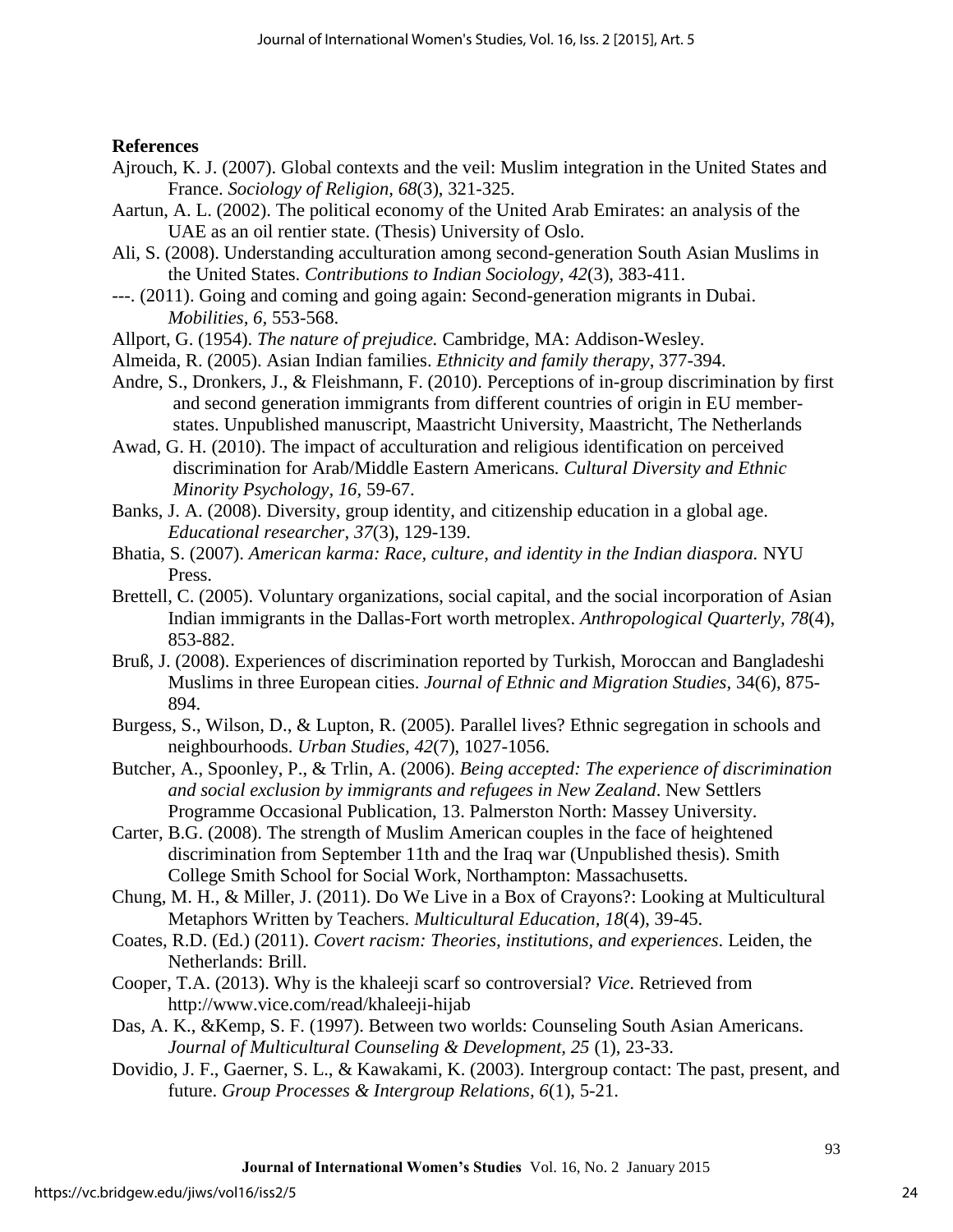- Droogsma, R. A. (2007). Redefining hijab; American Muslim women's standpoints on veiling. *Journal of Applied Communication Research, 35* (3), 294-319.
- Esim, S., & Smith, M. (2004). *Gender and migration in Arab states: The case of domestic workers*. Beirut: International Labor Organization.
- Foot, H., & Sanford, A. (2004). The use and abuse of student participants. *The Psychologist, 17*, 256-259.
- Gallant, M. (2006). Five Case Studies of Emirati Working Women in Dubai Their Personal Experiences and Insights. (Unpublished doctoral dissertation). University of Southern Queensland, Australia. Retrieved from

http://eprints.usq.edu.au/1425/2/Gallant\_2006\_whole.pdf

- Ghumman, S., & Jackson, L. (2010). The downside of religious attire: the Muslim headscarf and expectations of obtaining employment. *Journal of organizational behavior*, *31*(1), 4-23.
- Ghumman, S., & Ryan, A. M. (2013). Not welcome here: Discrimination towards women who wear the Muslim headscarf. *Human Relations*, *66*(5), 671-698.
- Goldthorpe, R. (2012). Racialisation in the United Arab Emirates. CERS Working Paper. [http://cers.leeds.ac.uk/files/2013/05/Racialisation\\_in\\_the\\_United\\_Aarab\\_Emirates\\_Rebec](http://cers.leeds.ac.uk/files/2013/05/Racialisation_in_the_United_Aarab_Emirates_Rebecca_Goldthorpe.pdf) [ca\\_Goldthorpe.pdf](http://cers.leeds.ac.uk/files/2013/05/Racialisation_in_the_United_Aarab_Emirates_Rebecca_Goldthorpe.pdf)
- Gole, N. (2003). The voluntary adoption of Islamic stigma symbols. *Social Research, 70,* 809- 828.
- Gurbuz, G., & Gurbuz, M. E. (2006). Wearing a headscarf in a secular society. Paper presented at the AMSS 35th Annual Conference: *Muslim Identities: Shifting Boundaries and Dialogues.* Hartford, CT: Hartford Seminary.
- Ho, C., & Dreher, T. (2007). Not another Hijab row: new conversations on gender, race, religion and the making of communities. *Transforming Cultures eJournal*, 2(1).
- Hogg, M. A., & Turner, J. C. (1987) Social identity and conformity: A theory of referent informationali nfluence. In W. Doise & S. Moscovici (Eds.), *Current issues in European social psychology* (Vol. 2, pp. 139-182). Cambridge, England: Cambridge University Press.
- Hopkins, N., & Greenwood, R. M. (2013). Hijab, visibility and the performance of identity. European Journal of Social Psychology, 43(5), 438-447.
- Hussein, S. (2007). The limits of force/choice discourses in discussing Muslim women's dress codes. *Transforming Cultures eJournal*, *2*(1), 1-15.
- Iceland, J. (2004). Beyond black and white: metropolitan residential segregation in multi-ethnic America. *Social Science Research, 33*(2), 248-271.

Jana-Masri, A., & Priester, P. E. (2007). The development and validation of a Quranbasedinstrument to assess Islamic religiosity: The Religiosity of Islam Scale. *Journal of Muslim Mental Health, 2,* 177-188.

- Jasperse, M. L. (2009). Persevere in adversity: Perceived religious discrimination and Islamic identity as predictors of psychological wellbeing in Muslim women in New Zealand. (Unpublished thesis). Victoria University of Wellington. New Zealand.
- Kaduvettoor, A. (2009). South Asian Americans: Perceived discrimination, stress and wellbeing. (Doctoral dissertation). Lehigh University. Pennsylvania.
- Kathiravelu, L. (2012). Social networks in Dubai: Informal solidarities in an uncaring state. *Journal of Intercultural Studies, 33*, 103-119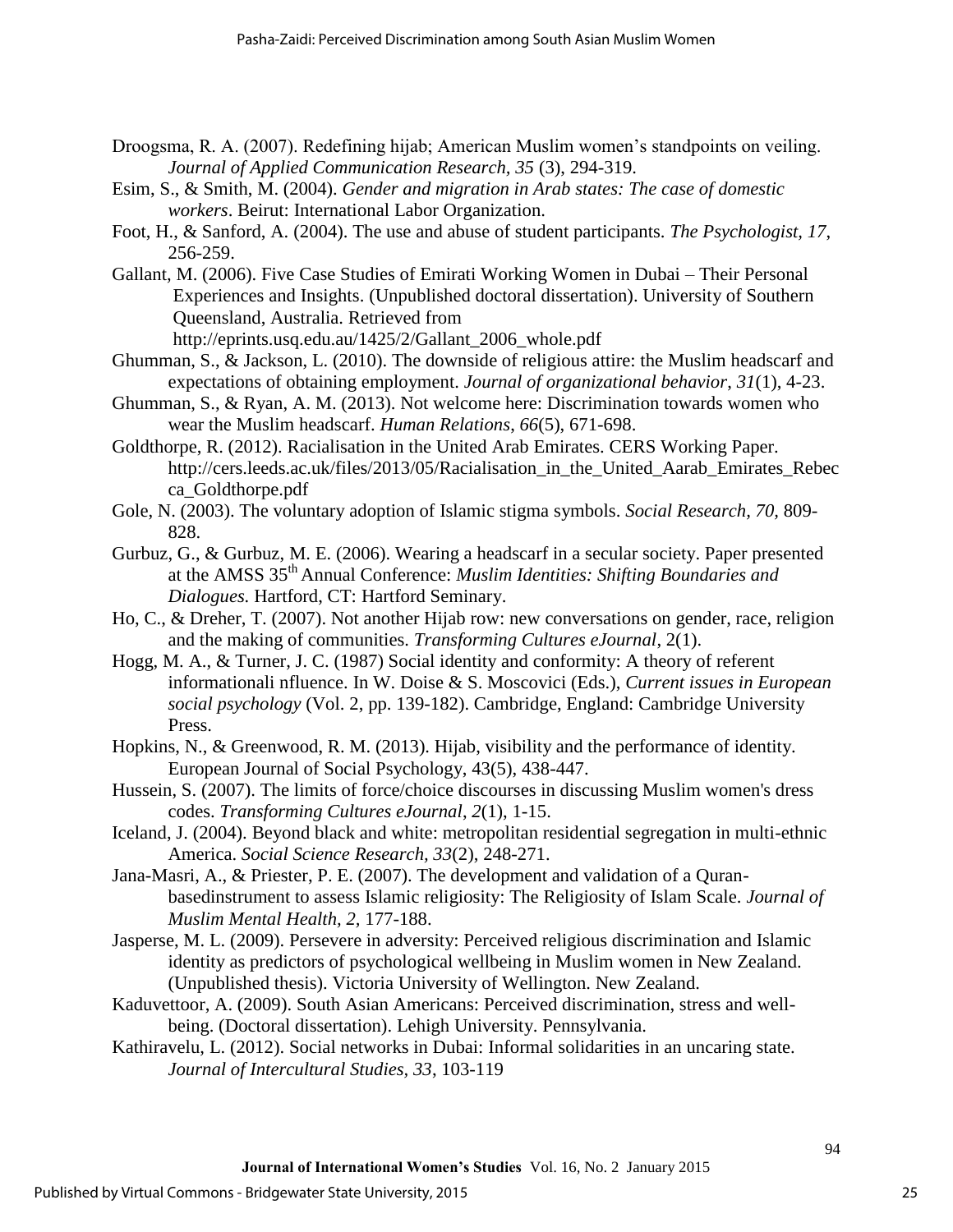- Khattab, N., Johnston, R., Modood, T., & Sirkeci, I. (2011). Economic activity in the South-Asian population in Britain: The impact of ethnicity, religion, and class. *Ethnic and Racial Studies*, *34*(9), 1466-1481. doi:10.1080/01419870.2010.541473
- Leonard, K. I. (2003). *Muslims in the United States: The state of research*. New York: Russell Sage Foundation.
- Major, B., Kaiser, C. R., O'Brien, L. T., & McCoy, S. K. (2007). Perceived Discrimination as Worldview Threat or Worldview Confirmation: Implications for Self-Esteem. *Journal of Personality and Social Psychology, 6,* 1068-1086.
- Mellahi, K., & Forstenlechner, I. (2011). 15 Employment relations in oil-rich Gulf countries. *Research Handbook of Comparative Employment Relations*, 357.
- Migrant Forum in Asia. (2004). Women migrant workers in the UAE: Not quite in the portrait. *NGO Submission to the 45th Session of the Committee on the Elimination of Discrimination Against Women.* Geneva: Office of the United Nations High Commissioner for Human Rights (OHCHR). Retrieved from www2.ohchr.org/.../docs/ngos/MigrantForumAsia\_UAE\_45.pdf
- Mohammad, R., & Sidaway, J. D. (2012). Spectacular urbanization amidst variegated geographies of globalization: Learning from Abu Dhabi's trajectory through the lives of South Asian men. *International Journal of Urban and Regional Research, 36*(3), 606- 627.
- Mohammadi, N., Jones, T., & Evans, D. (2008). Participant recruitment from minority religious groups: the case of the Islamic population in South Australia. *International Nursing Review, 55*, 393-398. DOI: 10.1111/j.1466-7657.2008.00647.x
- Moore, K. M. (2007). Visible through the veil: The regulation of Islam in American law. *Sociology of Religion, 68* (3), 237-251.
- Moors, A. (2013) Discover the beauty of modesty. In Lewis. R., Ed., *Modest Fashion: Styling Bodies, Mediating Faith*, 17-40.
- Mossakowski, K. N. (2003). Coping with perceived discrimination: Does ethnic identity protect mental health?. *Journal of Health and Social Behavior*, 318-331.
- Noh, S., & Kaspar, V. (2003). Perceived discrimination and depression: Moderating effects of coping, acculturation, and ethnic support. *American Journal of Public Health, 93,* 232- 238.
- Noh, S., Kaspar, V., & Wickrama, K. A. S. (2007). Overt and subtle racial discrimination and mental health: Preliminary findings for Korean immigrants. *Journal Information, 97*(7),
- Noss, A. (2013). Household income: 2012. American Community Survey Briefs. U.S. Department of Commerce Economics and Statistics Administration. U.S. Census Bureau.
- Omair, K. (2009). Arab women managers and identity formation through clothing. *Gender in Management: An International Journal*, *24*(6), 412-431.
- Pascoe, E. A., & Smart Richman, L. (2009). Perceived discrimination and health: a meta-analytic review. *Psychological bulletin*, *135*(4), 531.
- Pasha-Zaidi, N. & Lutz, B. (2012). International Psychology Program Development: the changing face of psychology. *Psychology Learning & Teaching, 11*(3), 352-358.
- Pasha-Zaidi, N., Masson, T., & Pennington, M.N. (2013). Can I get a job if I wear Hijab? An exploratory study of the perceptions of South Asian Muslim Women in the US and the UAE. *International Journal of Research Studies in Psychology.* DOI: 10.5861/ijrsp.2013.357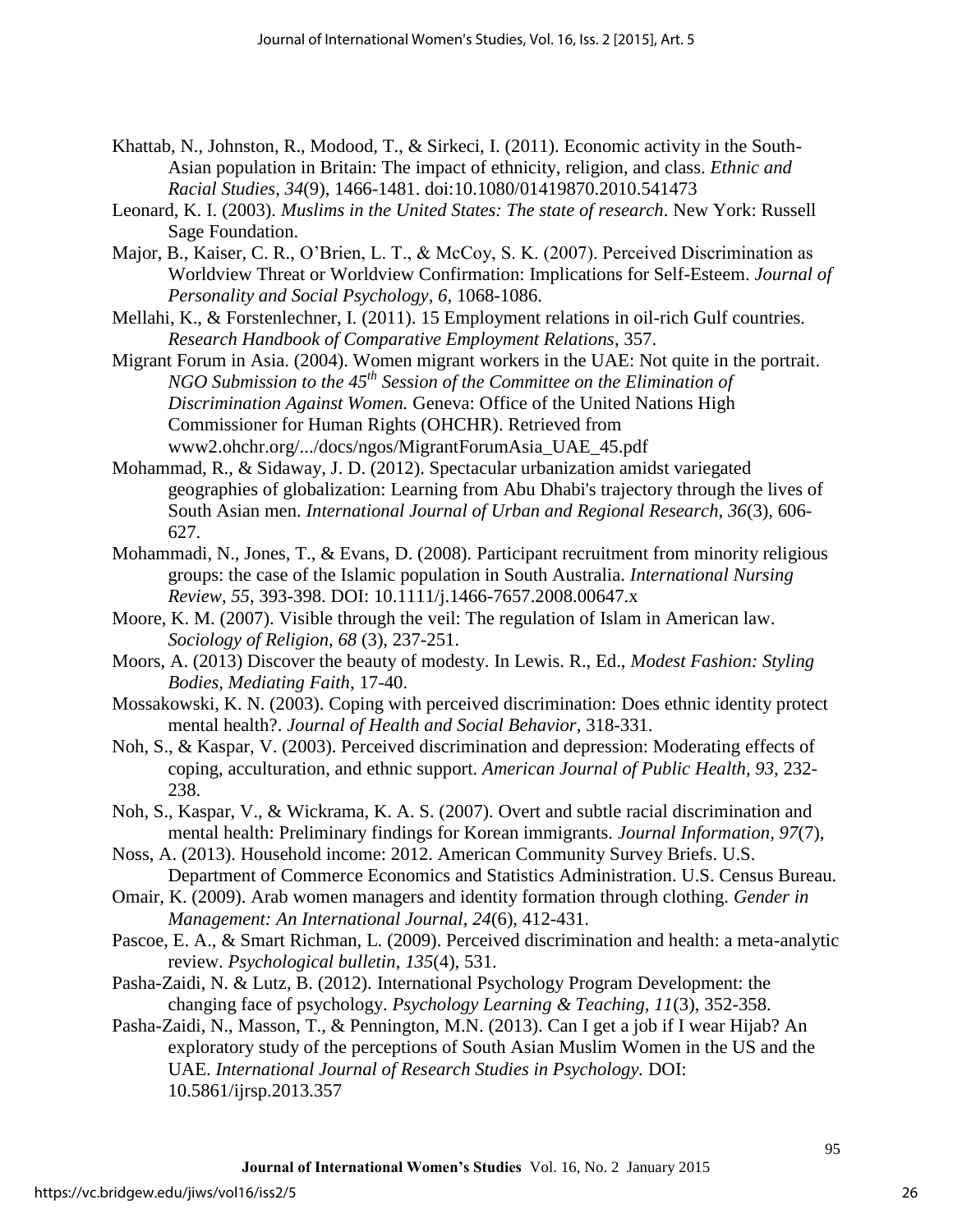- Pasha-Zaidi, N. (2014). The Hijab Effect: An exploratory study of the influence of hijab and religiosity on perceived attractiveness of Muslim women in the United States and the United Arab Emirates. *Ethnicities*, 1468796814546914.
- Peek, L. (2005). Becoming Muslim: The development of a religious identity. *Sociology of Religion, 66,* 215-242. DOI: 10.2307/4153097
- Phadnis, U., & Ganguly, R. (2001). *Ethnicity and nation-building in South Asia*. New Delhi: Sage.
- Postmes, T., Branscombe, N. R., Spears, R., & Young, H. (1999). Comparative processes in personal and group judgments: Resolving the discrepancy. *Journal of Personality and Social Psychology, 76*, 320–338.
- Read, J. G. (2007). Introduction: The politics of veiling in comparative perspective. *Sociology of Religion, 68* (3), 231-236.
- Read, J. N. G., & Bartkowski, J. P. (2000). To veil or not to veil? A case study of identity negotiation among Muslim women in Austin, Texas. *Gender & Society, 14*(3), 395-417.
- Reeves, T. C., McKinney, A. P., & Azam, L. (2012). Muslim women's workplace experiences: implications for strategic diversity initiatives. *Equality, Diversity and Inclusion: An International Journal*, *32*(1), 49-67.
- Rippy, A. E., & Newman, E. (2008). Adaptation of a scale of race-related stress for use with Muslim Americans. *Journal of Muslim Mental Health, 3,* 53-68.
- Ruby, T. F. (2006). Listening to the voices of hijab. *Women's Studies International Forum, 29,*  54-66.
- Sabban, R. (2004). "Women Migrant Domestic Workers in the United Arab Emirates". In: S. Esim & M. Smith, (eds). Gender and Migration in Arab States: The Case of Domestic Workers. Beirut: Regional Office for Arab States. 86- 93.
- Sellers, R. M., Copeland-Linder, N., Martin, P. P., & L'Heureux Lewis, R. (2006). Racial identity matters: The relationship between racial discrimination and psychological functioning in African American Adolescents. *Journal of Research on Adolescence, 16,*  187-216.
- Shaoul, J. (2007). The plight of the UAE's migrant workers: the flipside of a booming economy. World Socialist Web Site. International Committee of the Fourth International. Retrieved from<http://www.wsws.org/articles/2007/nov2007/duba-n09.shtml>
- Siddiqui, S. (2013). In defense of non-hijabi sisters. Soundvision. Retrieved from <http://www.soundvision.com/info/news/hijab/hjb.nonhijabi.asp>
- Siraj, A. (2011). Meanings of modesty and the hijab amongst Muslim women in Glasgow, Scotland. *Gender, Place & Culture*, *18*(6), 716-731.
- Skrobanek, J. (2009). Perceived discrimination, ethnic edentity and the (re-)ethnicisation of youth with a Turkish ethnic background in Germany. *Journal of Ethnic and Migration Studies, 4,* 535-554.
- Staver, M. D. (2000). Religious rights in the workplace. *Liberty Counsel*. Retrieved from <http://www.lc.org/resources/workplace.htm>
- Taylor, D.M., Wright, S.C., Moghaddam, F.M., & Lalonde, R.N. (1990). The personal/group discrepancy: perceiving my group but not myself, to be a target of discrimination. *Personality and Social Psychology Bulletin, 66*, 254-62.
- Thompson, K. (2002). Border crossings and diasporic identities: Media use and leisure practices of an ethnic minority. *Qualitative Sociology, 25*, 409-418.